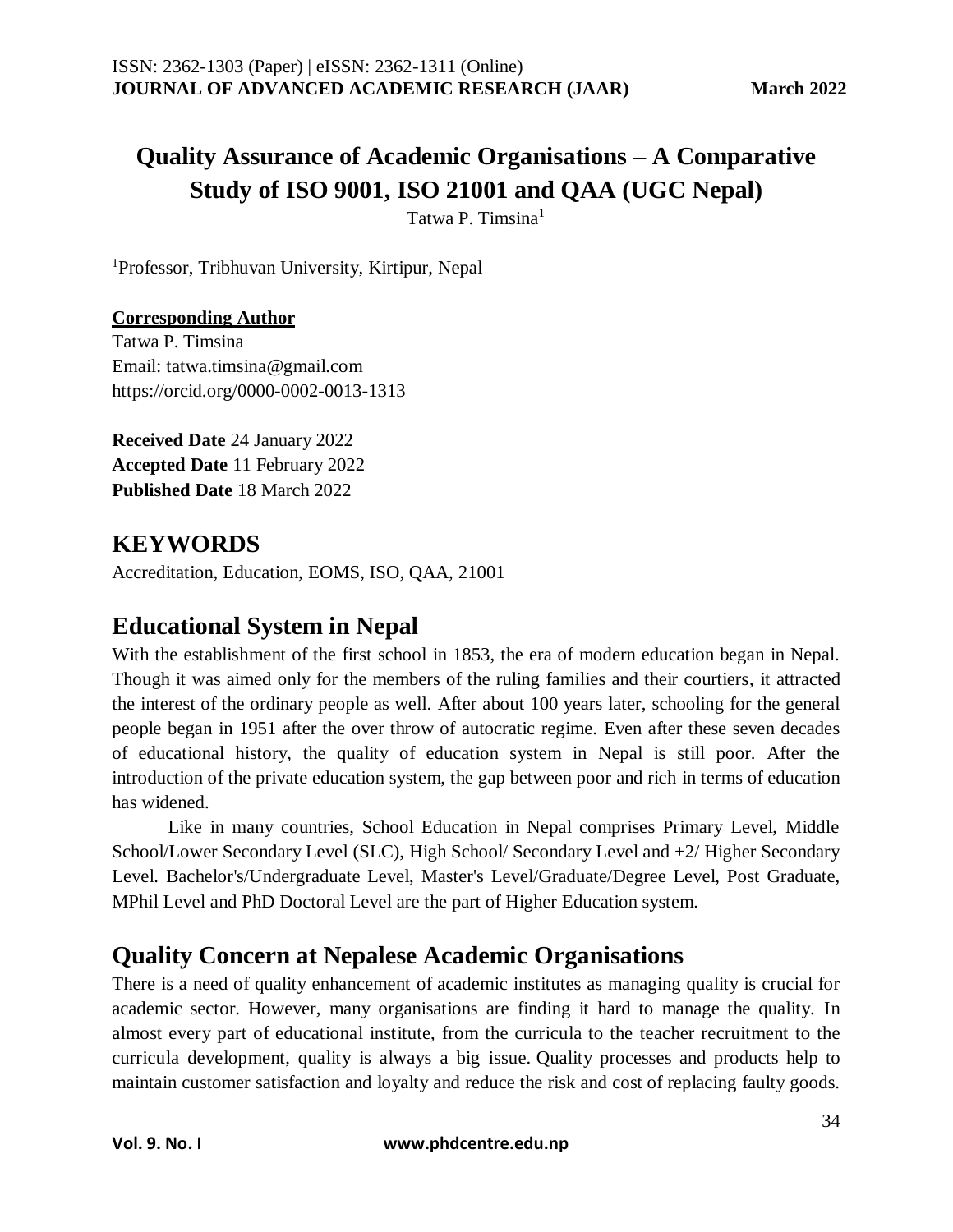Schools and colleges can build a reputation for quality by gaining accreditation with a recognized quality standard.

Globally various quality management approaches have been used for educational and other organisations with an aim of improving their overall quality. Among various approaches, ISO certification system has become popular and effective for such organisations. Many organisations in Nepal have adopted ISO 9001, 14001, 45001, 22000, 27001 etc. which are globally recognized standards to improve the value of the product and/or service, the sales and marketing advantage, and company requirements. Organisations appreciate how the standard can improve their business processes and reduce scrap, rework and cost. Quality management system through establishment and implementation of ISO and other standards are suitable for both small and large organisations as it helps in improving the internal management. Organisations increase their efficiency, productivity and profit focusing on less wastage, improved customer retention and acquisition and consistent outcomes, measured and monitored (Timsina, 2020). Similarly, there are other quality improvement and enhancement tools and techniques which can be applied for the educational organisations. In every country, government has developed criteria and checklists with an aim of implementing them for the quality improvement of the schools and the colleges.

There is a huge concern among stakeholders of the academic institutes to improve the educational quality. This way they can satisfy the students and other stakeholders. In spite of this fact, only a few institutes have gone through the process of ISO 9001 and a very few have shown interest to have ISO 21001 certification which specifies requirements for a management system for educational organizations (EOMS). All requirements of ISO 21001:2018 are generic and intended to be applicable to any organization that uses a curriculum to support the development of competence through teaching, learning or research, regardless of the type, size or method of delivery (ISO, 2018).

To support the higher educational institutes with an aim of reforming the higher education in Nepal the University Grants Commission (UGC) has launched the Quality Assurance and Accreditation (QAA) programme. It aims to carry out it through quality enhancement or implementing QAA. QAA has been taken as a mission of improving quality of education in Nepal (UGC, 2013). Accordingly, a Quality Assurance and Accreditation Committee (QAAC) has been formed for the development and implementation of QAA activities in higher education in Nepal. The QAA Division in UGC has been established to facilitate QAAC and to perform regular activities related to QAA (UGC, 2020).

Accreditation is the process by which authorized body evaluates the quality of a higher education institution as a whole or of a specific educational programme in order to formally recognize it as having met certain predetermined minimal criteria or standards. The QAA provides opportunities for institutions and their programs to assess their performance and their weaknesses (UGC, 2012). QAA is basically focused to the higher level education, there is no such initiatives for the improvement of school education in Nepal.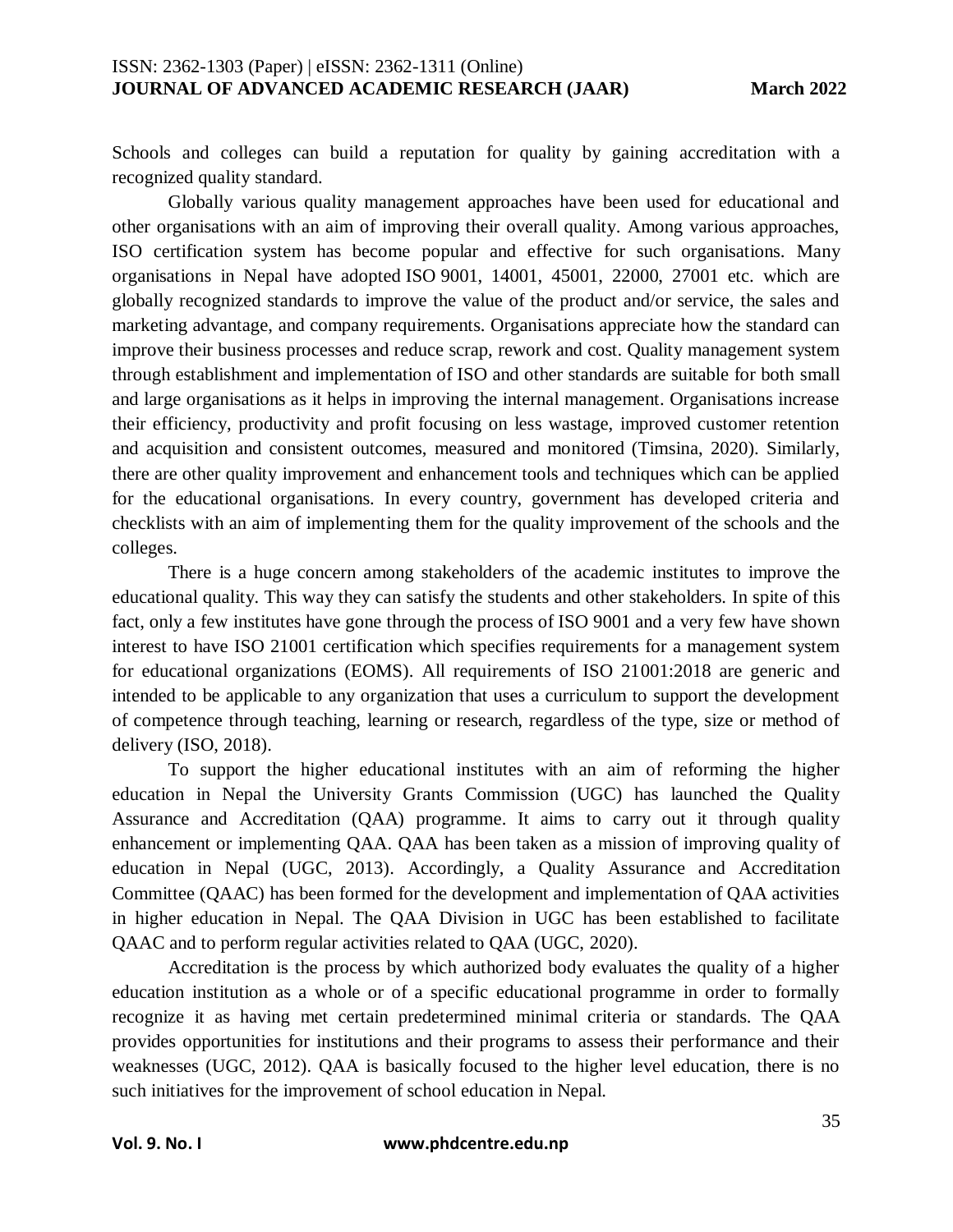## **Quality Improvement for School Effectiveness**

Managing innovation and quality is crucial for organisations. In almost every part of business, from the products and processes to the human resources and the whole management team, quality is always a big issue. Quality products help to maintain customer satisfaction and loyalty and reduce the risk and cost of replacing faulty goods. Companies can build a reputation for quality by gaining accreditation with a recognized quality standard. Organisations increase their efficiency, productivity and profit focusing on less wastage, improved customer retention and acquisition and consistent outcomes, measured and monitored (IIQA, 2021).

ISO 21001 can be implemented in schools to achieve quality improvement which in turn helps in school effectiveness efforts. School effectiveness refers to the performance of the organizational unit called 'school'. The performance of the school can be expressed as the output of the school, which in turn is measured in terms of the average achievement of the pupils at the end of a period of formal schooling. School effectiveness is seen as the degree to which schools achieve their goals, in comparison with other schools, in terms of student-intake, through manipulation of certain conditions by the school itself or the immediate school context. The overall concept of school effectiveness may be defined differently depending on the criteria developed by different researchers and academicians. Timsina (2008) has proposed following criteria to assess the quality of effective schools to achieve school effectiveness. They are:

- 1. School's vision and future plan
- 2. Active educational leadership
- 3. Consensus and cooperation in schools
- 4. Curriculum quality and opportunity to learn
- 5. School and classroom climate and culture
- 6. Monitoring pupil's progress and feedback system
- 7. Parental, Community and SMC Involvement
- 8. Effective learning time and instruction.

In each of these main criteria, several other sub criteria are proposed. The criteria are measured against marks received for the quality as perceived by different stakeholders. It can be measured and presented in the graphical form.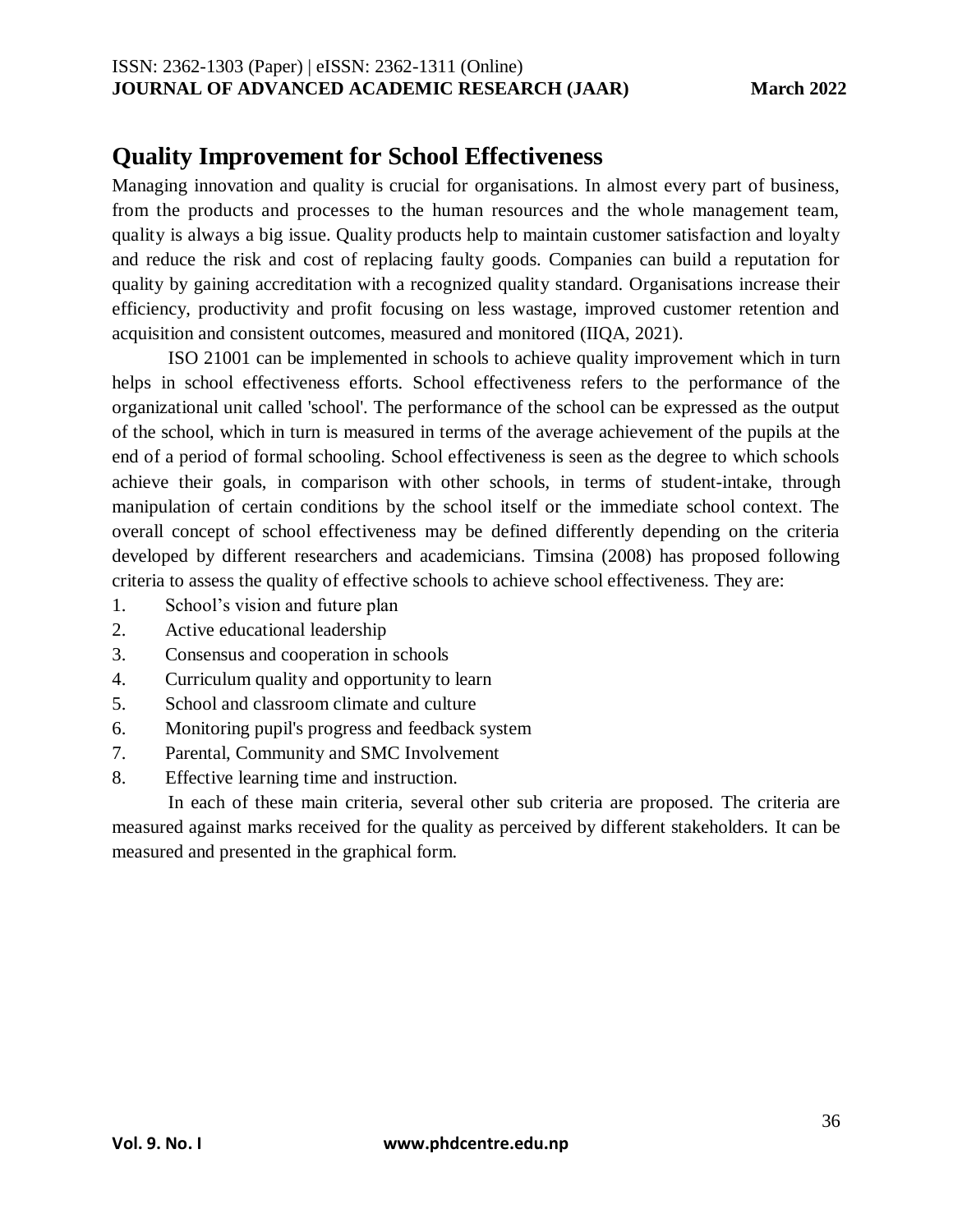

**Figure 1: Status of School**  Source: Timsina (2008)

British Council awards the International School Award as rewards to schools that have shown a commitment to embedding international awareness and understanding within their class or school. The Council encourages schools through this reward by supporting schools in completing collaborative, curriculum-based work with a number of international partner schools, involvement of the wider community. The International School Award is available in 16 countries and is well-regarded by school inspection bodies and ministries of education globally. It is a global accreditation scheme recognising good practice in incorporating international dimension in schools. Successful schools are accredited for three years. ISA acknowledges school collaboration internationally and provides a framework for recognising schools. Since 2012, 493 schools in Nepal have participated in ISA and 146 have won the full award (Council, 2021).

## **Quality Concerns at Higher Institutions**

There are different ways of assessing the quality of academic institutes. Many organisations assess the level of Universities or colleges and give certain rank. In one of the ranking carried out in 2021 by Times Higher Education from UK, TU has been given the rank of 351-400 among top 500 Asian universities that covered 33 Asian countries. As TU is catering education to more than 80% of the students at higher education level in Nepal, this rank can be considered as a slow progress compared to other Universities. In the result of the Webometrics published in July 2020, TU has stood in the 3,804th position among 30,000 universities worldwide. With the recent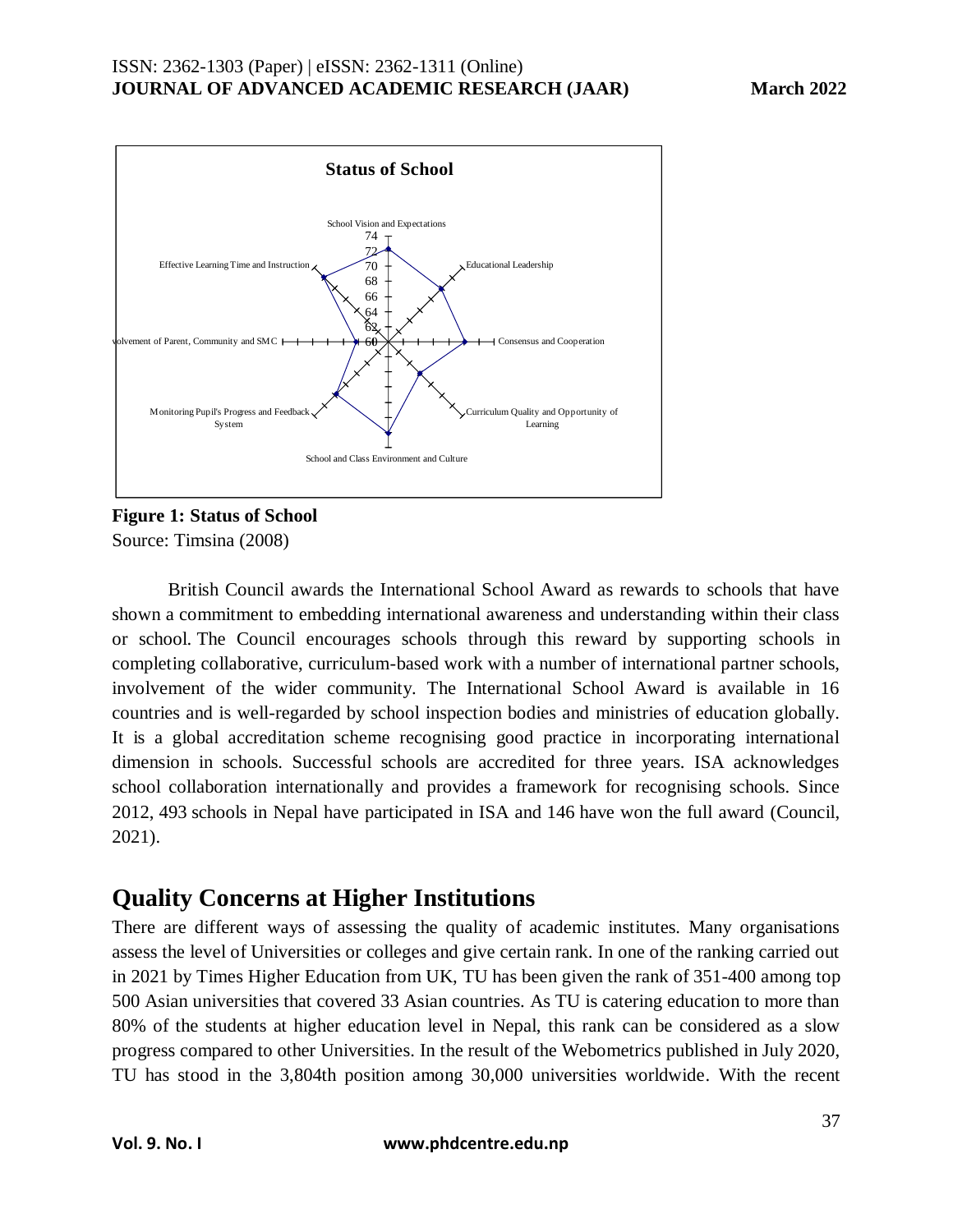advent of world university ranking system, they have also become more aware of quality assurance system in higher education institutions across the world. (Pun, 2020).

Through the  $10<sup>th</sup>$  Plan (2002-07), Government of Nepal proposed the formation of Quality Assurance and Accreditation system with an aim of improving the quality of higher academic institutes. After this policy directive, the University Grants Commission (UGC) launched the Quality Assurance and Accreditation (QAA) programme as an important aspect of reform in higher education in Nepal. Quality Assurance and Accreditation Committee (QAAC) was formed in 2003 for the development and implementation of QAA activities in higher education of Nepal. The QAA Division in UGC was established in 2007 to facilitate QAAC and to perform regular activities related to QAA.

UGC has mandated all the higher educational institutes to go through the QAA. In Nepal, there are 1407 higher education institutes spreading throughout the country (Pradhan, 2021). In line with the same plan, TU established the Centre for Quality Assurance (TUQA Centre) in 2018 to monitor and facilitate its constituent campuses, faculty/institutes, and central departments participating in the Quality Assurance and Accreditation (QAA) process (TUQA Centre). As higher education has become increasingly competitive, universities and governments have to rethink about their higher education status quo so that they could improve their position on the global higher education context. (Pun, 2020).

In Nepal, there are 11 Universities, which are as follows:

- 1. Tribhuvan University (TU), 1959
- 2. Nepal Sanskrit University (NSU), 1986
- 3. Kathmandu University (KU), 1991
- 4. Purbanchal University (PU), 1994
- 5. Pokhara University (PokU), 1997
- 6. Lumbini Bouddha University (LBU), 2005
- 7. Far-western University (2010)
- 8. Mid-western University (2010)
- 9. Agriculture and Forestry University (2010)
- 10. Nepal Open University (2016)
- 11. Rajarshi Janak University (2017).
- Source: UGC, 2021

Universities and colleges spread out all over Nepal. The number of university, academy and colleges is as follows: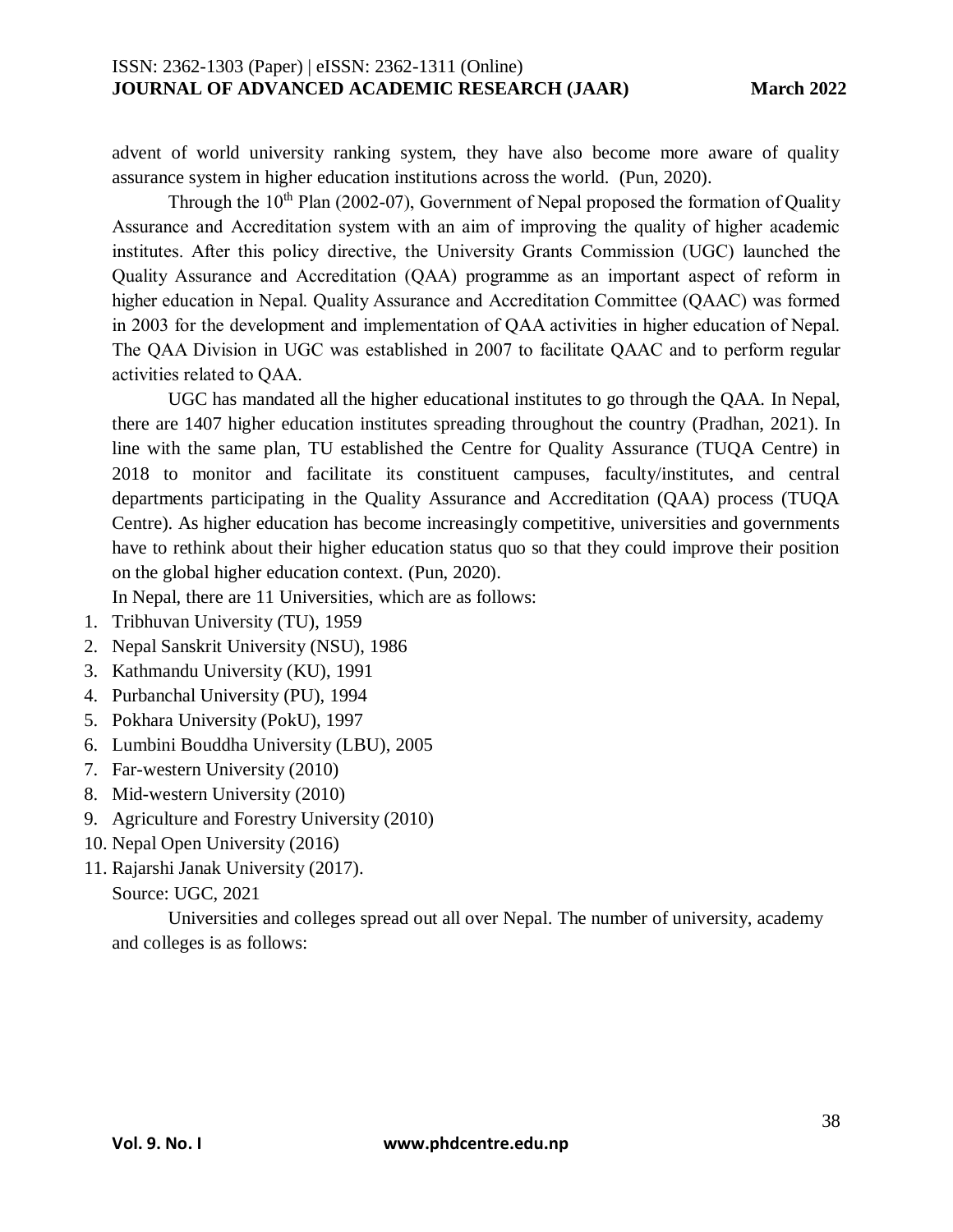| Prov 1 |     |                   |                          |                   |                 |                         | Total                   |
|--------|-----|-------------------|--------------------------|-------------------|-----------------|-------------------------|-------------------------|
|        |     |                   |                          |                   |                 |                         |                         |
|        |     |                   |                          | ∠                 |                 |                         |                         |
|        |     |                   |                          |                   |                 |                         |                         |
|        |     |                   |                          |                   |                 |                         |                         |
| 196    | 126 |                   | 124                      |                   |                 |                         | 1407                    |
|        |     | Prov <sub>2</sub> | Prov <sub>3</sub><br>612 | Prov <sub>4</sub> | Prov $5$<br>197 | Prov <sub>6</sub><br>56 | Prov <sub>7</sub><br>96 |

**Table 1: List of higher education institutes in Nepal**

Source: Pradhan, 2021.

# **Relevance of ISO 9001 and ISO 21001 for Nepalese Academic Institutes**

Quality management system through establishment and implementation of ISO and other standards are suitable for both small and large organisations as it helps in improving the internal management. Organisations increase their efficiency, productivity and profit focusing on less wastage, improved customer retention and acquisition and consistent outcomes, measured and monitored (IIQA, 2021). ISO 9001:2015 specifies requirements for a quality management system where an organization need to demonstrate its ability to consistently provide product that meets customer and applicable statutory and regulatory requirements (ISO, 2015). It defines good management system practices and aims at providing a global standard that spells out quality and trust. The standard is designed to address the delicate balance between maintaining profitability ad reducing environmental impact with the commitment of the entire organization (Timsina, 2021).

ISO 9001 is defined as the international standard that specifies requirements for a [quality](https://asq.org/quality-resources/quality-management-system)  [management system \(QMS\).](https://asq.org/quality-resources/quality-management-system) Organizations use the standard to demonstrate the ability to consistently provide products and services that meet customer and regulatory requirements. It is the most popular standard in the [ISO 9000 series](https://asq.org/quality-resources/iso-9000) and the only standard in the series to which organizations can certify. ISO 9001 was first published in 1987 by the [International Organization](https://asq.org/quality-resources/standards-101#iso)  [for Standardization \(ISO\),](https://asq.org/quality-resources/standards-101#iso) an international agency composed of the national standards bodies of more than 160 countries. The [current version of ISO 9001](https://asq.org/quality-press/display-item?item=T1040) was released in September 2015. [ISO](https://asq.org/quality-press/display-item?item=T1040)  [9001:2015](https://asq.org/quality-press/display-item?item=T1040) applies to any organization, regardless of size or industry. More than one million organizations from more than 160 countries have applied the ISO 9001 standard requirements to their quality management systems. ISO 9001 is based on the [plan-do-check-act methodology](https://asq.org/quality-resources/pdca-cycle) and provides a [process-oriented approach](https://asq.org/quality-progress/2001/12/standards-outlook/the-process-approach-to-qms-in-iso-9001-and.html) to documenting and reviewing the structure, responsibilities, and procedures required to achieve effective quality management in an organization (ASQ, 2021).

For academic institutes, ISO 9001 has been replaced by ISO 21001 namely the Educational Organisation Management System (EOMS). This standard has included ISO 9001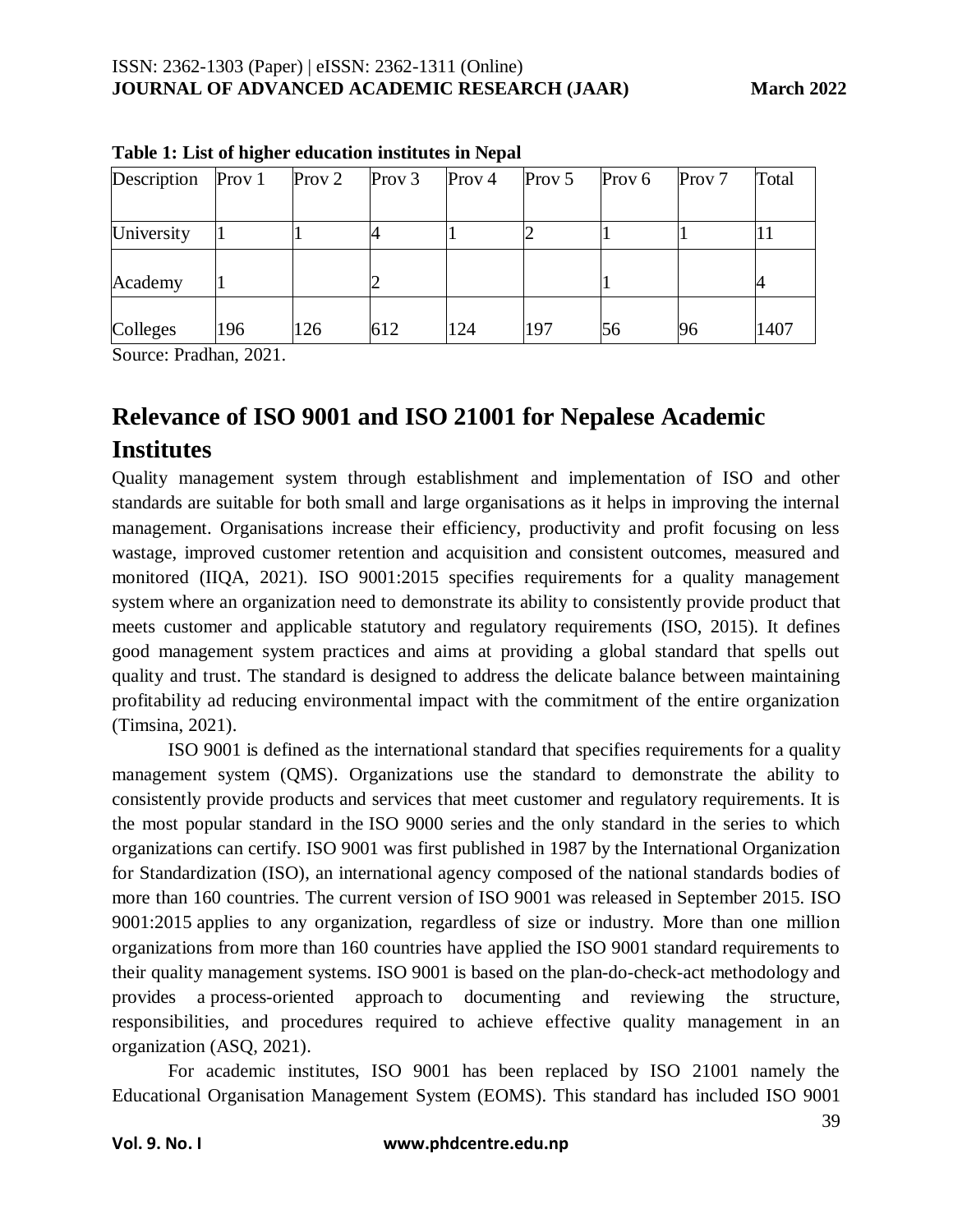and other nine standards. So, there in now no need of ISO 9001 if ISO 21001 has been implemented in the organisation.

ISO standards are based on process approach. As an example, ISO 21001 (EOMS) promotes the adoption of a process approach when developing, implementing and improving the effectiveness of an EOMS, to enhance learner and other beneficiary satisfaction by meeting learner and other beneficiary requirements. It manages interrelated processes as a system contributes to the organization's effectiveness and efficiency in achieving its intended results. This approach enables the organization to control the interrelationships and interdependencies among the processes of the system, so that the overall performance of the organization can be enhanced. The process approach involves the systematic definition and management of processes, and their interactions, so as to achieve the intended results in accordance with the policy, objectives and strategic plan of the organization. Management of the processes and the system as a whole can be achieved using the PDCA cycle with an overall focus on risk-based thinking aimed at taking advantage of opportunities and preventing undesirable results (ISO, 2018).

ISO 21001 is a stand-alone management system standard, aligned with ISO 9001 and other nine standards. It focuses on the management systems of educational organizations as well as the impact of these on learners and other relevant interested parties. EOMS can be implemented alongside regional, national, open, proprietary and other standards or related documents. ISO 21001 document provides a common management tool for organisations providing educational products and services capable of meeting learners' and other beneficiaries' requirements.

There is a critical and continuous need for educational organisations to evaluate the degree to which they meet the requirements of learners and other beneficiaries, as well as other relevant interested parties and to improve their ability to continue to do so. Principles for an EOMS are a) focus on learners and other beneficiaries, visionary leadership, engagement of people, process approach, improvement, evidence-based decisions, relationship management, social responsibility, accessibility and equity, ethical conduct in education, and data security and protection.

By the use of ISO 21001, organisations get several benefits such as better alignment of objectives and activities with policy, enhanced social responsibility by providing inclusive and equitable quality education for all, more personalized learning and effective response to all learners and particularly to learners with special education needs, distance learners and lifelong learning opportunities, and consistent processes and evaluation tools to demonstrate and increase effectiveness and efficiency. Similarly, they find it useful through increased credibility of the organisation, as a means that enables educational organisation to demonstrate their commitment to effective educational management practices, a culture for organizational improvement, harmonization of regional, national, open, proprietary, and other standards within an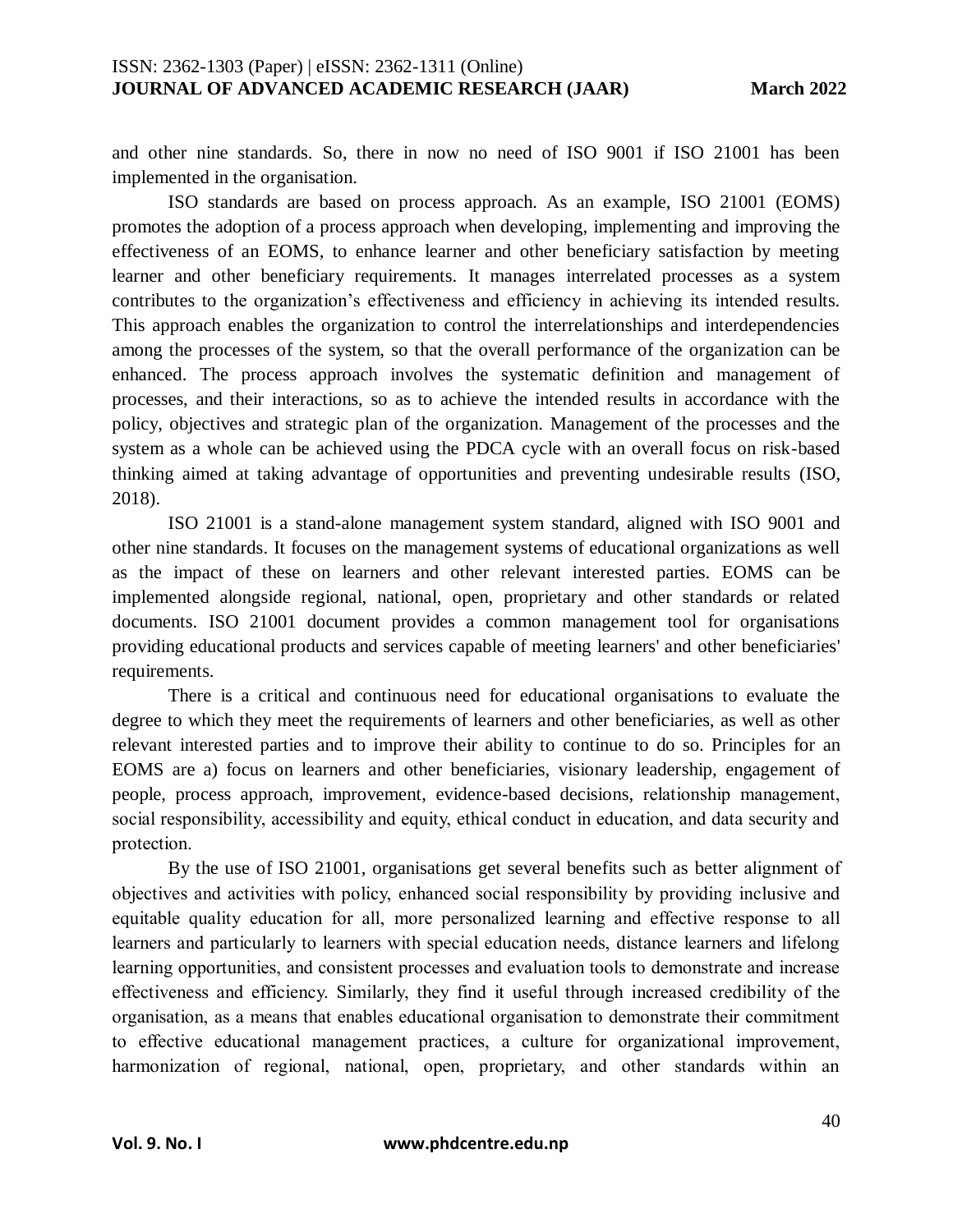international framework, widened participation of interested parties, and stimulation of excellence and innovation (ISO, 2018).

### **Accreditation Process**

In line with its plan to show its higher education standards and a strong presence in the global quality competition, the University Grants Commission (UGC), Nepal has established the Quality Assurance and Accreditation Council (QAAC) as a statutory body in 2007 that advises on quality in higher education institutions. The accrediting national body like QAAC are not autonomous and are interfere by the political influence.

Because of the overarching role of education in overall national development, government has emphasised the need of establishing higher educational institutions giving emphasis on quality assurance. Both the constituent and community or private campuses may go through the QAA process and get accredited itself. TUQA may work to meet the requirements and standards of the national quality assurance framework as well as facilitate the adoption and implementation of internal quality enhancement within TU higher education institutions (Pun, 2020).

Accreditation is the process by which authorized body evaluates the quality of a higher education institution (HEI) as a whole or of a specific educational program in order to formally recognize it as having met certain predetermined minimal criteria or standards. The QAA provides opportunities for HEIs and their programs to assess their performance and their weaknesses (UGC, 2013). The objective of QAA is to develop a system for the conscious, consistent, and catalyst action to improve and sustain the academic and administrative performance of the HEI and to make the quality as an integral part of the system towards academic excellence. HEIs need quality assurance to meet statutory requirements and satisfy professional obligations.

There are many internal and external forces which encourage HEIs to go through the accreditation. Some of the major forces are university regulations and motivation for branding. It may be the direction from the strategic planning. Accreditation may be required by the regulatory bodies and international organisations for collaboration, credit transfer etc.

UGC (2013) has highlighted the need of accreditation to assure quality, improvement, easing transfer, recognition etc. Accreditation provides a source and urge for continuous improvement in the educational practices followed by an institute, due to the periodic evaluation by the agencies. Accreditation of institutions and programs is important to students for smooth transfer of programs among colleges and universities. Accreditation of institutions and their programs makes them recognized as a symbol of high quality education practitioner (UGC, 2013).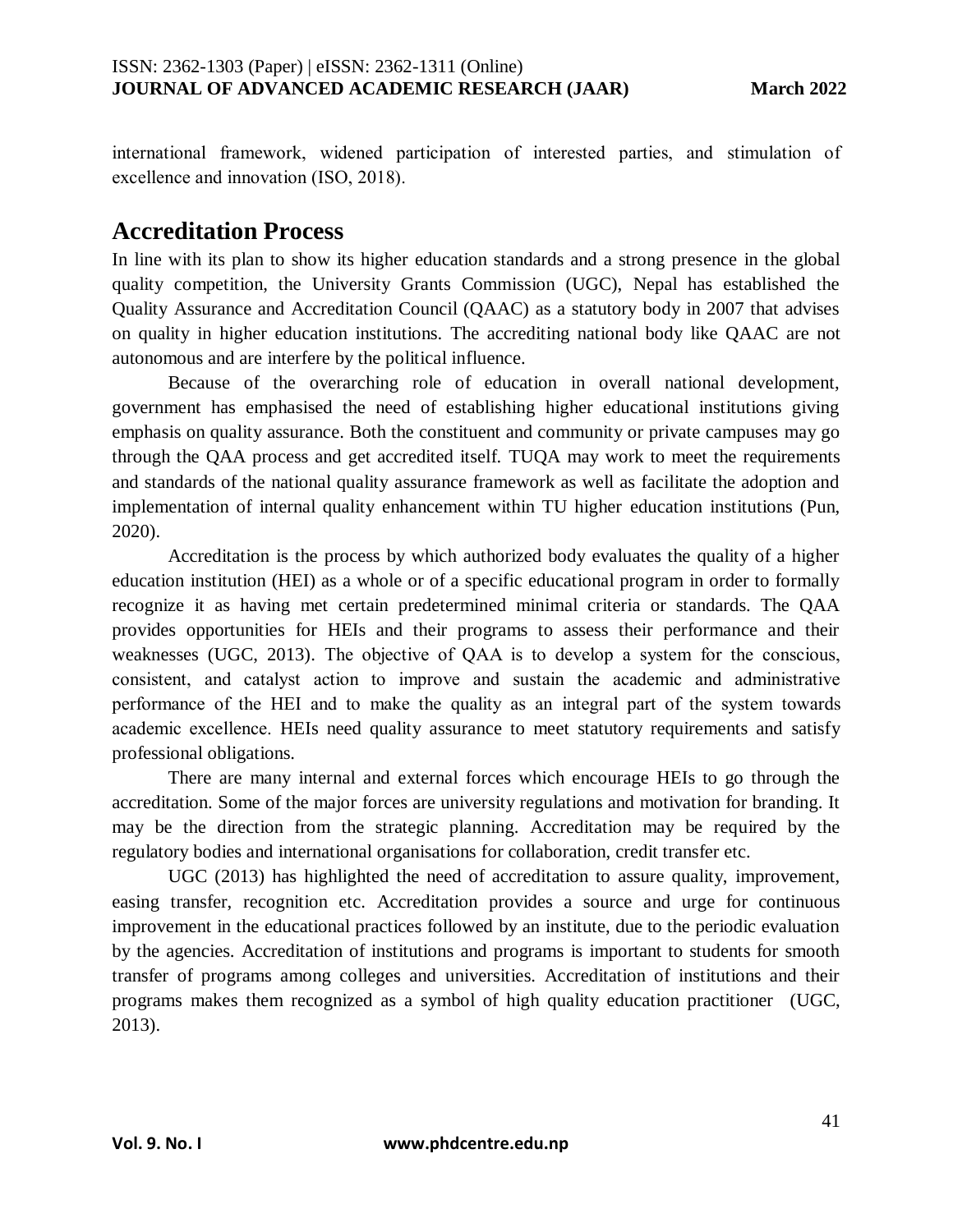| Submission of Letter of Intent (LOI)   | QAAD gives the letter of acceptance         |
|----------------------------------------|---------------------------------------------|
| form by College to QAAD-UGC            | of LOI                                      |
| Preparation of Self-Study Report (SSR) | Based on 8 Criteria                         |
| by College and Submit to QAAD-UGC      |                                             |
| <b>SSR Technical Review</b>            | Suggestion for Improvement if needed        |
| <b>PRT Review of SSR</b>               | Suggestion for Improvement if needed        |
|                                        |                                             |
| <b>PRT</b> Pre-Visit                   | Suggestion for Improvement if needed        |
| <b>PRT</b> Final Visit                 |                                             |
| <b>PRT</b> Report                      | <b>Yes or No Decision for Certification</b> |
| Certification of QAA                   |                                             |
|                                        |                                             |

#### **Table 2: Overall process of QAA**

### **Step I: Submission of Letter of Intent (LoI)**

The HEIs willing to participate in the QAA process have to submit a Letter of Intent in the specified format along with the information of the information and determine the eligibility. QAAD will send the manuals and guidelines to the eligible institutions to complete the entire process of self-assessment (UGC, 2013).

The requirement for LoI has been clearly defined by UGC. It should cover the following points:

1. Executive Head, HOD, program coordinators, IQAC coordinator must be full time faculties.

2. In case of Campus offering professional courses, they should meet the minimum criteria stated by the professional councils.

3. Campus must be explicitly expressed in schematic form depicting the Institutional Head and others representing overall responsibilities including academic responsibility, administrative responsibility, financial responsibility and examination responsibility.

4. Campus must have produced at least 4 batches of graduates  $& 5$  yrs of establishment.

- 5. Campus must formulate specific budget for academic and institutional development.
- 6. The minimum number of students should be 200. (Not applicable to Central Departments).

Following documents are required for the LoI:

1. Formal letter

2. Approval letter for conducting the program from university. (Affiliation letter)

3. Appointment letters and Job description of executive head, IQAC head, coordinators, directors etc.

4. Regulation of Campus. (Bidhan, Prabadha Patra, Niyamawali)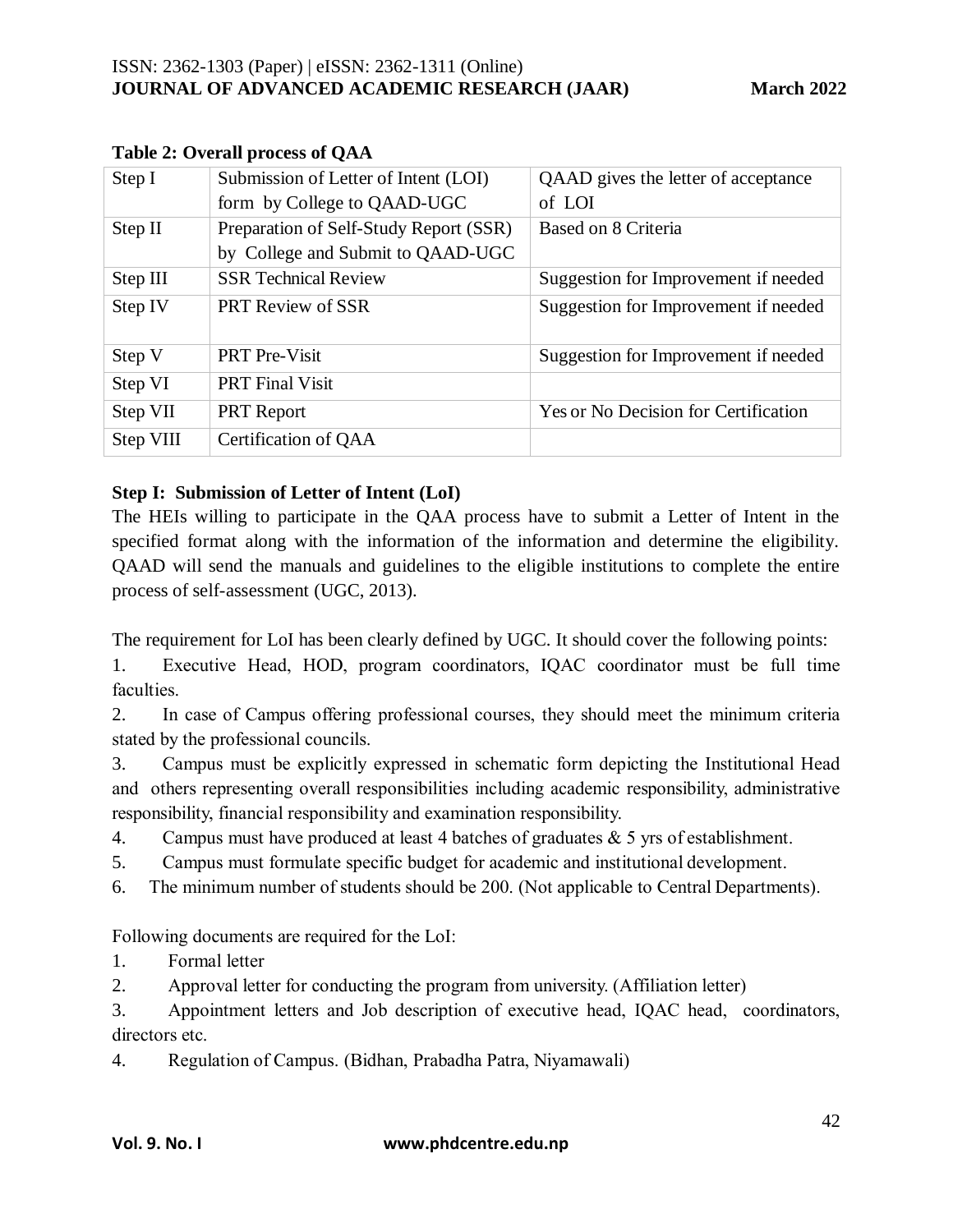5. Letter of recognition from the respective professional council (in case of technical programs only)

- 6. Organogram
- 7. Periodic strategic plan
- 8. Annual Budget of current fiscal year.
- 9. Audit Report of latest two fiscal year.
- 10. Annual report of latest two year

### **Step II: Preparation of Self-Study Report**

The eligible institution itself has to prepare the Self – Study Report (SSR). Preparation of SSR is an internal exercise for the participating institutions expected to be done with honesty, self-trust and confidence. It aims at providing an opportunity for the institutions to measure their effectiveness and efficiency, and to identify core strengths and weaknesses (UGC, 2013).

| Step I         | Submission of Letter of Intent (LOI)<br>form by College to QAAD-UGC                          | QAAD gives the letter of acceptance<br>of LOI |
|----------------|----------------------------------------------------------------------------------------------|-----------------------------------------------|
| <b>Step II</b> | <b>Preparation of Self-Study Report</b><br>(SSR) by College and Submit to<br><b>QAAD-UGC</b> | <b>Based on 8 Criteria</b>                    |
| Step III       | <b>SSR Technical Review</b>                                                                  | Suggestion for Improvement if needed          |
| Step IV        | <b>PRT Review of SSR</b>                                                                     | Suggestion for Improvement if needed          |
| Step V         | <b>PRT</b> Pre-Visit                                                                         | Suggestion for Improvement if needed          |
| Step VI        | <b>PRT</b> Final Visit                                                                       |                                               |
| Step VII       | <b>PRT</b> Report                                                                            | Yes or No Decision for Certification          |
| Step VIII      | Certification of QAA                                                                         |                                               |

The self-study is a reflective, self-evaluation, internal review of college. It is aimed at quality improvement and self-appraisal. It is an an analysis of strengths and weaknesses, outlining how improvements can be made. It expresses degree level expectations and learning outcomes that drive admission requirements, curriculum content, modes of delivery, bases of evaluations of student performance and commitment of resources.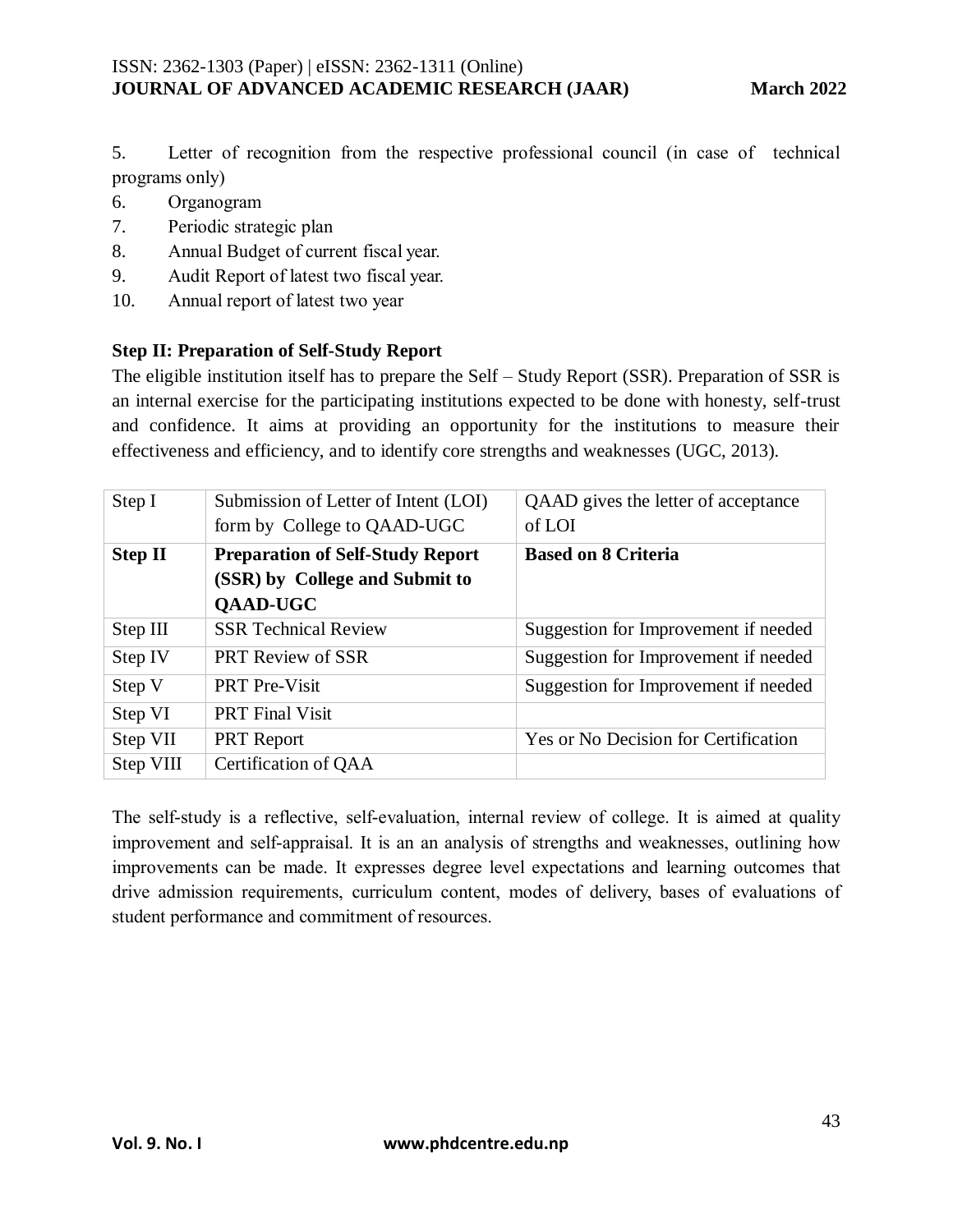## **Weightage for the Criteria**

| Criteria                                   | Weightage |
|--------------------------------------------|-----------|
| Policy and Procedures                      | 15        |
| Curricular aspects                         | 10        |
| Teaching-Learning and Evaluation System    | 15        |
| <b>Research-Consultancy and Extensions</b> | 10        |
| Infrastructure and Learning Resources      | 20        |
| <b>Student Support and Guidance</b>        | 10        |
| Information System                         | 10        |
| Public Information                         | 10        |
| Total                                      | 100       |

Following committees are formed in the accreditation process.

- 1. IQAC Committee
- 2. SAT (Self Study Team) Committee
- 3. Research Consultancy and Extension Committee / Research Management Cell
- 4. Student Counselling Committee
- 5. Information Cell (Student /teachers Satisfaction Survey, Tracer Study) + Information officer
- 6. Publication Committee (Journal, Annual report etc)
- 7. EMIS (Educational Management Information System): Online / Offline
- 8. Alumni Association

Planning for SSR preparation and submission

- 1. Formation of IQAC and SAT
- 2. Arrangement of IQAC Secretariat/ Office
- 3. Preparation of SSR Preparation Schedule & Budget
- 4. Formation of Committees
- 5. Completion of Different Actions
- 6. Collection of Documents for Annex
- 7. SSR Writing (First Draft)
- 8. Review of SSR & Internal Marking
- 9. Editing and Updating SSR
- 10. Finalization of SSR (Final Draft)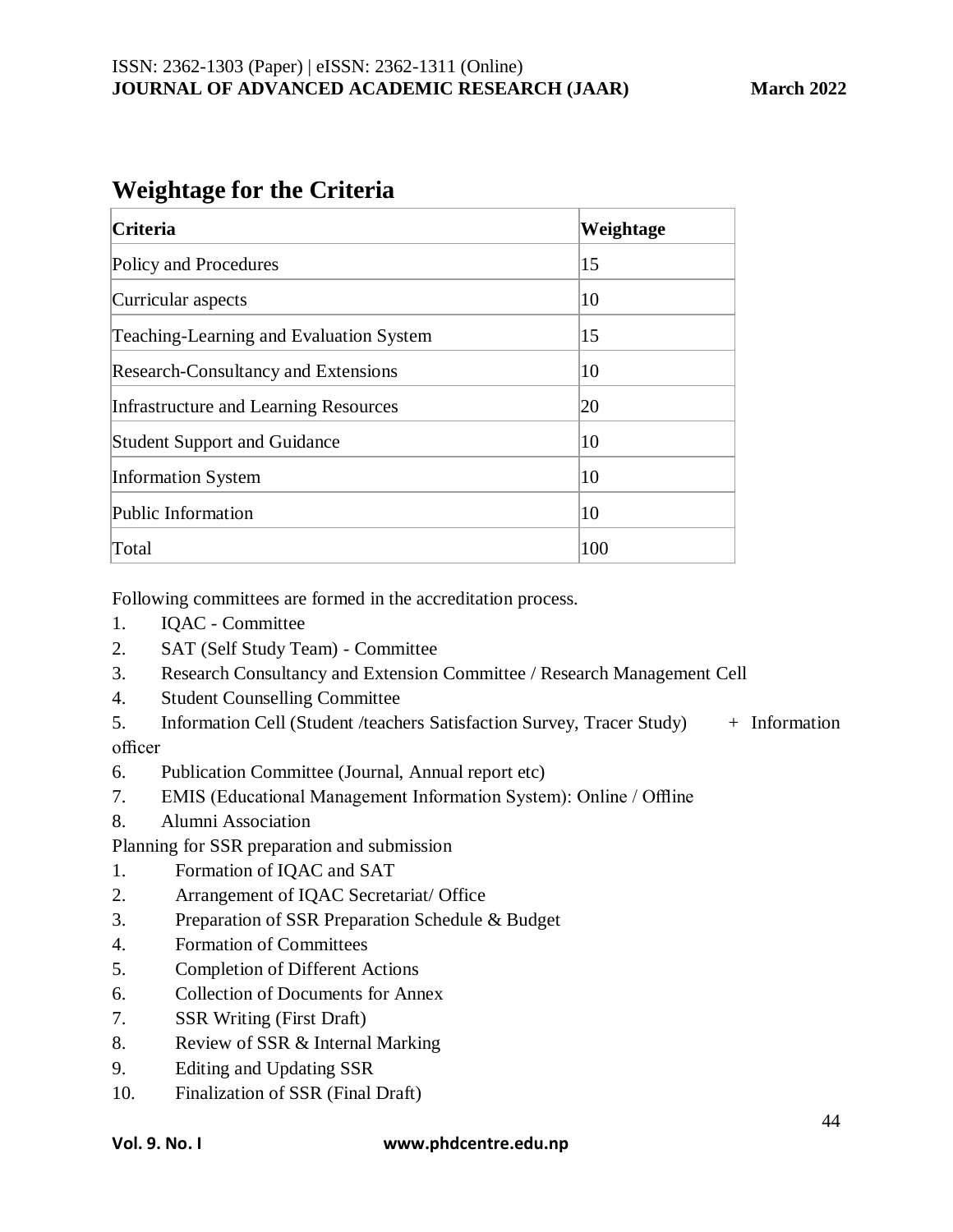- 11. Printing & Binding of SSR
- 12. Submission of the SSR

### **Peer Review**

After receiving the formal SSR report from the participating institution, QAAC forms a Peer Review Team (PRT) to evaluate the QAA status based on the SSR and visit the institution and inspect the patterns of evidence to validate the SSR through observation and interaction with the people concerned in the respective institution. The Peer Review Team (one foreign expert included) makes critical examination of the self-assessment report and makes field based observation towards completing the assessment diagnostically and make suggestions for quality enhancement in line with the criteria and indicators of QAA system (Pradhan, 2021). PRT is concerned for the validity and reliability of the SSR report. Based on the information received through SSR, it also provides a confidential score to facilitate the final grading. The PRT report and the assessment will be discussed in the Technical Committee and will be submitted to QAAC.

### **Approval and Certification**

Based on all the information collected through visits and criteria fulfilled by the institution, QAAC recommends to UGC for the accreditation status. UGC finally approves the certificate for five years after which re-certification following the same criteria is required. This can be started even before the termination of the certification period (UGC, 2013).



**Source: Pradhan, 2021**

## **Comparative Analysis**

QAA is accomplished through a process of Self-Assessment and Peer Reviews using defined criteria/benchmarks derived from generic and discipline-related. Benchmarks will be elaborated by the team of academic experts and published prior to the start of the QAA process for each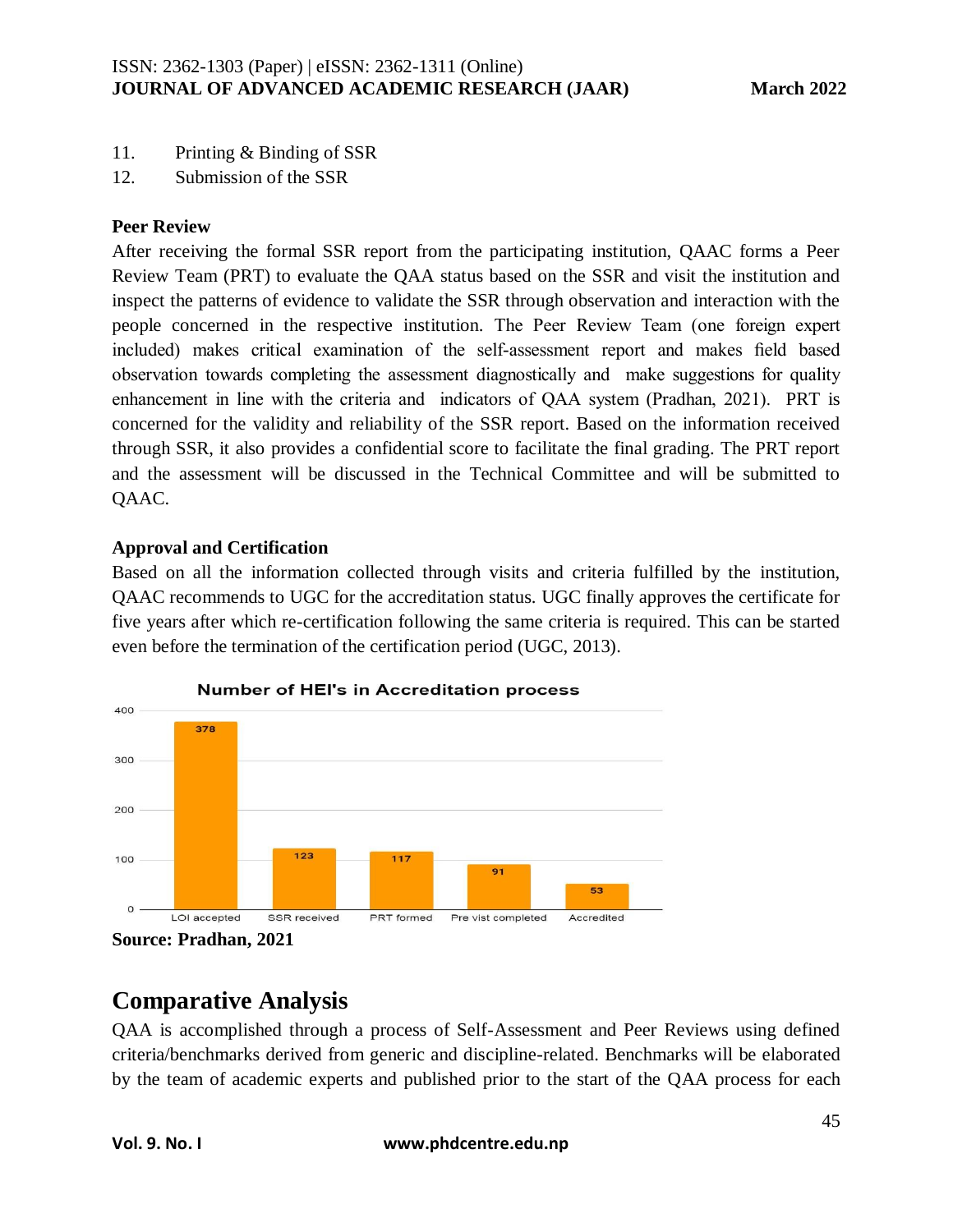particular academic program (UGC, 2013). QAA criteria includes policy and procedures in which institutional definitions of goals, objectives and standards for quality need to be explored. Under curricular aspects, translation of goals, objectives and standards into curricular action and under teaching -learning and evaluation system, reflection of teaching – learning practice needs to clarify. Research, consultancy and extension emphasises facilitating aspects of the institution to promote research, consultancy and extension including the outcome. Infrastructure and learning resources highlights adequacy, optimal use and maintenance of the available facilities to enhance quality. Student support and guidance includes provision of necessary assistance for good students' experiences for their progression. Information system requires institutional arrangement of the information systems required for efficiency for management and public information highlights publication of institutional information including stakeholders' feedback for improvement.

ISOs also follow generic criteria in seven key areas, namely context of the organisation, leadership, support, operation, performance evaluation and improvement (ISO, 2015). In both the systems, a quality audit process will be initiated in parallel to assess the compliance of a given program with the academic standards prescribed by the organisations concerned. The organisations must fulfill the criteria as assigned in the QAA or ISO standards. In QAA, these criteria form the bases for both preparing the SSR by the institutions and the validation of the SSR by the PRT. In ISO, if these criteria are not fulfilled, nonconformities may result which in turn disqualify the organisation to be an ISO certified organisation.

This paper has highlighted the similarities and dissimilarities between QAA and ISO system. In ISO, it has considered both the ISO 9001 which is applied mainly for the quality management aspect and ISO 21001 which is implemented mainly for the educational organisations. As ISO standards follow the same high level structure, the criteria are clearly explained under the same clause in both the standards. The detail comparison is presented in the annex.

### **CONCLUSIONS**

The study has concluded that there are many similarities between QAA and ISO 9001/21001 standard as both focus on overall development and management of the organisations. Both the documents have highlighted the importance of implementing several criteria to maintain the quality of the organisation. Both the standards are compatible with each other. However, they are not completely overlapping in terms of the clauses, they rather complement each other. It can be recommended that for the effective implementation of the QAA in the educational organisations, it is good to incorporate ISO 9001/21001 as well. It will help the organisation to fully manage itself by implementing quality management system.

In Nepal, there is no any autonomous accrediting organisation. ISO certifications or QAA accreditation should be free from influence of any other organisation. As QAA is the part of UGC and it in turn is responsible for the improvement of education at higher level, giving accreditations through its own mechanism gives less credit in international arena. There must be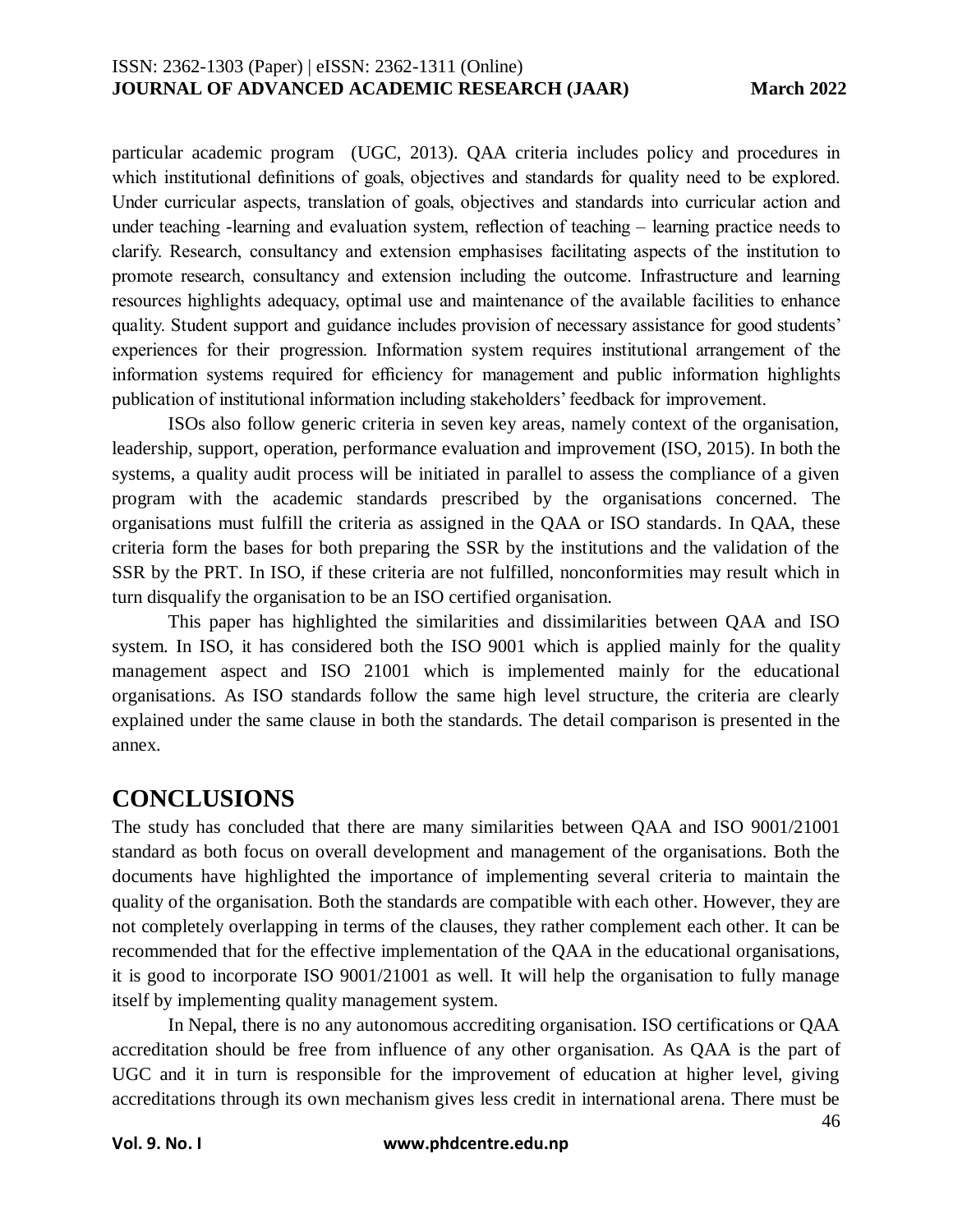a separate entity at higher level which can oversee all the quality related activities in Nepal. In the absence of such autonomous body and legality of the certifications or accreditations, it is difficult to claim their validity and reliability.

### **REFERENCES**

ASQ. (2021, July 25). *ASQ*. Retrieved from What is ISO 9001:2015?: https://asq.org/qualityresources/iso-9001

IIQA. (2021). ISO in Nepal - short profile . IIQA.

- ISO. (2015). *Quality management systems - requirements .* Geneva: ISO .
- ISO. (2018). *Educational organisations - Management systems for educational organisations - Requirements with guidance for use.* Geneva: ISO.
- Pradhan, B. (2021). QAA for Quality Improvement. Nepal, Nepal: IIQA.
- Pun, M. (2020). Quality Assurance in Higher Education Institutions: The Case of Tribhuvan University. *Scholars: Journal of Arts and Humanities*, 1-13.
- Timsina, T. P. (2021, June). A Comparative Assessment of ACCESS Auditor's Manual and ISO 9001:2015 standards. *JAAR, 8*(1), 63-78. Retrieved from www.phdcentre.edu.np
- UGC. (2013). *Qualtiy assurance and accreditation for higher education in Nepal.* Nepal: University Grants Commission .

### **Annex**

### **Annex 1: Criteria of QAA in reference to ISO 9001 and ISO 21001**

|                | <b>QAA Criteria</b>                                                | <b>Clause of ISO</b> |
|----------------|--------------------------------------------------------------------|----------------------|
|                | <b>Benchmark-wise imputes</b>                                      | 9001 & 21001         |
| $\mathbf{1}$   | Clearly defined vision, mission, goals, and objectives of the      | 4.1, 5.2.1, 6.2      |
|                | Institution                                                        |                      |
| 2              | Clearly defined plans, programs and strategies to achieve its      | 5.2                  |
|                | specific goals and objectives                                      |                      |
| 3              | Organizational structures with policies of the Institution are     | 5.3                  |
|                | formulated, reflected, reviewed and updated, organizational chart  |                      |
|                | and member compositions.                                           |                      |
| $\overline{4}$ | Institution adopted any mechanism/process for internal quality     | 7.1.5, 9.1, 9.2      |
|                | monitoring and checks                                              |                      |
| 5 <sup>5</sup> | Document of the institution to specify the job responsibilities of | 4.2                  |
|                | departments, units and individuals                                 |                      |
| 6              | Defined and written scheme to evaluate the pre-defined job         | 4.2                  |

#### **Criterion 1: Policy and Procedures**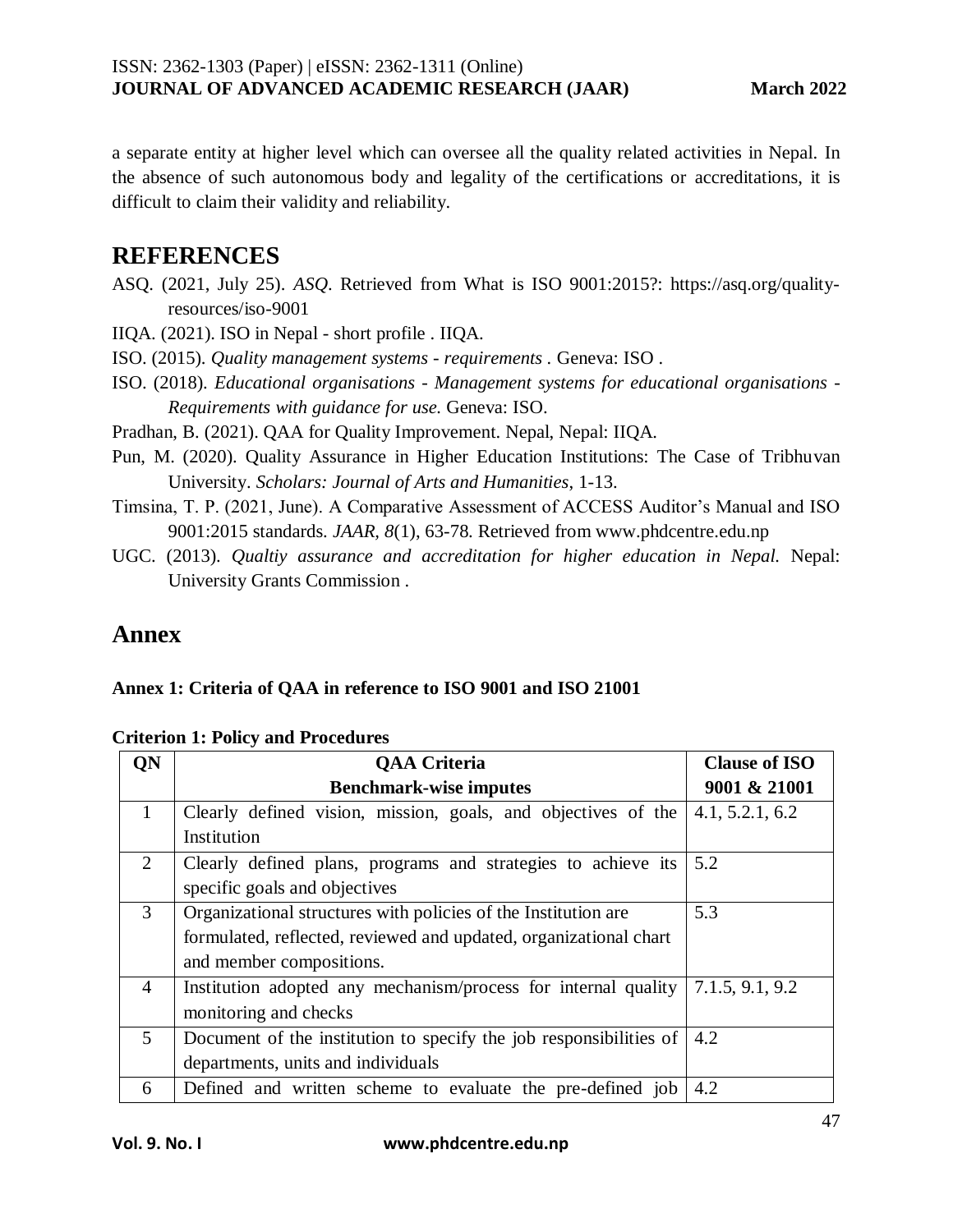| QN     | <b>QAA Criteria</b>                                                | <b>Clause of ISO</b> |
|--------|--------------------------------------------------------------------|----------------------|
|        | <b>Benchmark-wise imputes</b>                                      | 9001 & 21001         |
|        | responsibilities of departments, units and individual staff.       |                      |
| $\tau$ | Institution has strategic plan and action plan emphasizing on team | 6.2                  |
|        | work and participatory decision making and a scheme for            |                      |
|        | information sharing.                                               |                      |
| 8      | Institution have program(s) to strengthen the regular academic     | 6.2.2                |
|        | programs through other self-sustaining programs/courses and        |                      |
|        | others.                                                            |                      |
| 9      | Formal provisions of "stakeholders or community feedbacks and      | 4.2, 8.2.1, 9.1.2    |
|        | orientation" in its activities.                                    |                      |
| 10     | Committees/external agencies appointed during the last three       | 4,2                  |
|        | years to improve the organization and management.                  |                      |
| 11     | Students involved in institution management system and quality     | 4.2                  |
|        | assurance.                                                         |                      |
| 12     | Academic audit conducted?                                          | 9.2                  |
| 13     | Specific mechanism to combine teaching and research.               | 8.3.2                |
| 14     | Any positive outcomes of combination of teaching and research.     |                      |
|        |                                                                    |                      |
| 15     | Provide institution specific other innovations which have          | 7.4.2                |
|        | contributed to its growth and development.                         |                      |

### **Criterion 2: Curricular Aspects**

| QN | <b>Benchmark-wise imputes</b>                                             | <b>Clause of</b> |
|----|---------------------------------------------------------------------------|------------------|
|    |                                                                           | ISO 9001 &       |
|    |                                                                           | 21001            |
| 16 | Provision for ensuring consistency of teaching and learning with the      | 5.1.2            |
|    | academic goals and objectives of the institution.                         |                  |
| 17 | Programs offering students the following benefits:                        |                  |
|    | Time frame matching student convenience                                   |                  |
|    | Horizontal mobility                                                       |                  |
|    | Elective options                                                          |                  |
| 18 | Efforts to promote quality of education with provision of skills transfer | 7.2              |
|    | among the students:                                                       |                  |
|    | Capacity to learn                                                         |                  |
|    | <b>Communication skills</b>                                               |                  |
|    | Numerical skills                                                          |                  |
|    | Use of information                                                        |                  |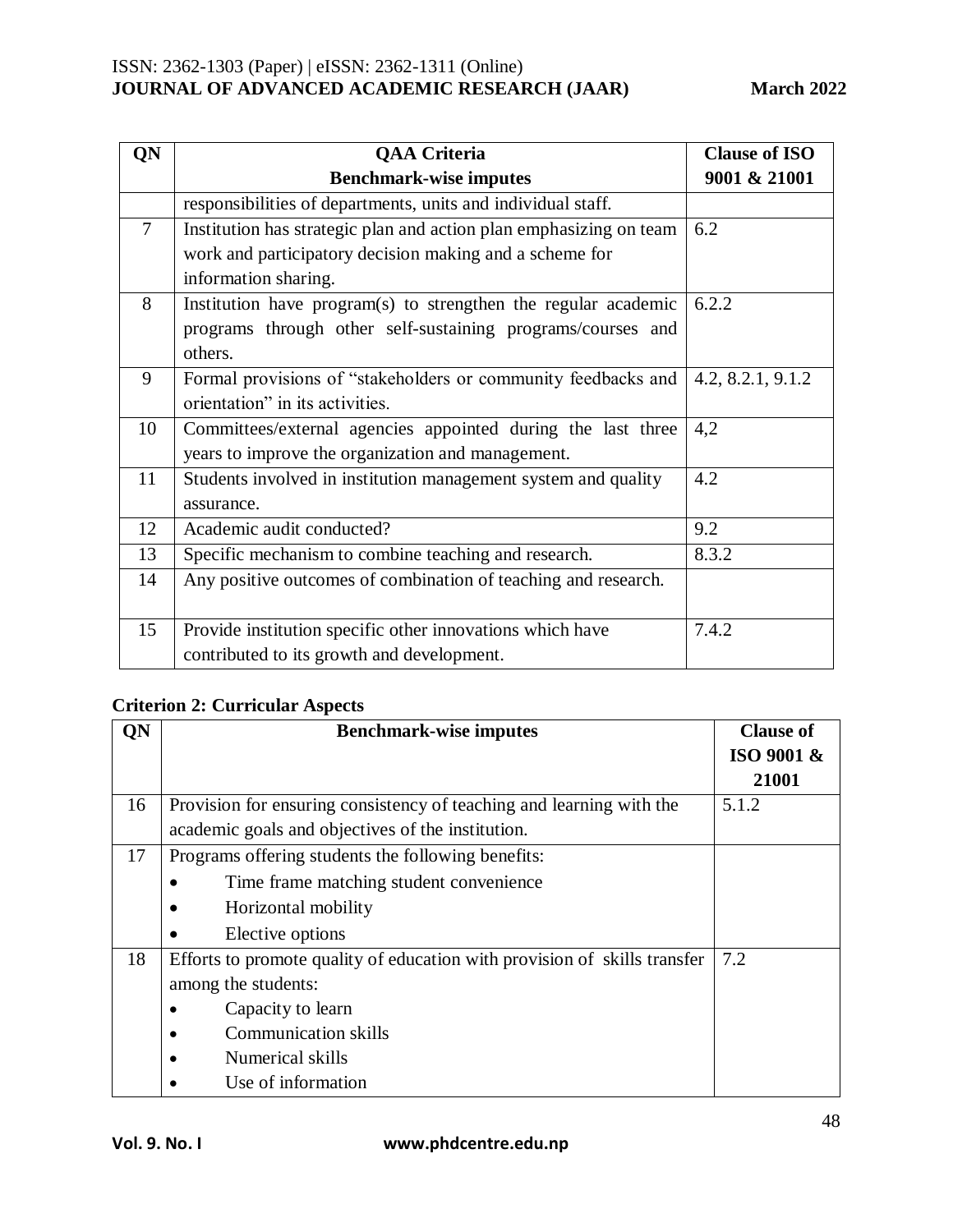| <b>QN</b> | <b>Benchmark-wise imputes</b>                                            | <b>Clause of</b> |
|-----------|--------------------------------------------------------------------------|------------------|
|           |                                                                          | ISO 9001 &       |
|           |                                                                          | 21001            |
|           | Work as a part of a team and independently.<br>$\bullet$                 |                  |
| 19        | Focused programs and electives offered by the institution.               |                  |
| 20        | Initiative to contribute/feedback to the curriculum of the university in | 9                |
|           | the last 4-5 years.                                                      |                  |
| 21        | Mechanism to obtain feedback from academic peers and employers.          | 9                |
| 22        | Institution-industry-neighborhood networks.                              | 7.2              |
| 23        | Civic responsibilities among the students.                               | 7.2              |
| 24        | All-round personality development of the learners.                       | 7.2              |
| 25        | Imparting moral and ethical value based education.                       | 7.2              |

### **Criterion 3: Teaching-Learning and Evaluation**

| QN | <b>Benchmark-wise imputes</b>                                       | <b>Clause of ISO</b> |
|----|---------------------------------------------------------------------|----------------------|
|    |                                                                     | 9001 & 21001         |
| 26 | Methods you apply in admitting the new graduates                    | 8.2.2, 8.5.1.2       |
|    | Through academic records                                            |                      |
|    | Through written entrance tests                                      |                      |
|    | Through group discussions                                           |                      |
|    | Through interviews                                                  |                      |
|    | Through combination of above all                                    |                      |
| 27 | Provision for assessing students' needs and aptitudes for a course. | 8.2.2, 8.5.1.2.2     |
| 28 | Provide bridge/remedial courses to the academically weak and        | 8.2.2                |
|    | disadvantaged students.                                             |                      |
| 29 | Encourage the teachers to make a teaching-plan.                     | 8.1.2, 8.1.3         |
| 30 | Syllabi in harmony with the academic/teaching calendar.             |                      |
| 31 | Supplement the lecture method of teaching with other teaching       |                      |
|    | methods with specific weightage in terms of hours.                  |                      |
| 32 | Facility to prepare audio visuals and other teaching aids.          | 7.1.3.1              |
| 33 | Furnish the items for the last two years                            | 7.1.2.1.7.5.1        |
|    | Teaching days per semester against the requirement                  |                      |
|    | Working days per week against the requirement                       |                      |
|    | Work load per week (for part time teachers)                         |                      |
|    | Ratio of full-time teachers to part-time teachers                   |                      |
|    | Ratio of teaching staff to non-teaching staff                       |                      |
|    | Percentage of classes taught by full-time Faculty                   |                      |
|    | Number of visiting professors/ practitioners                        |                      |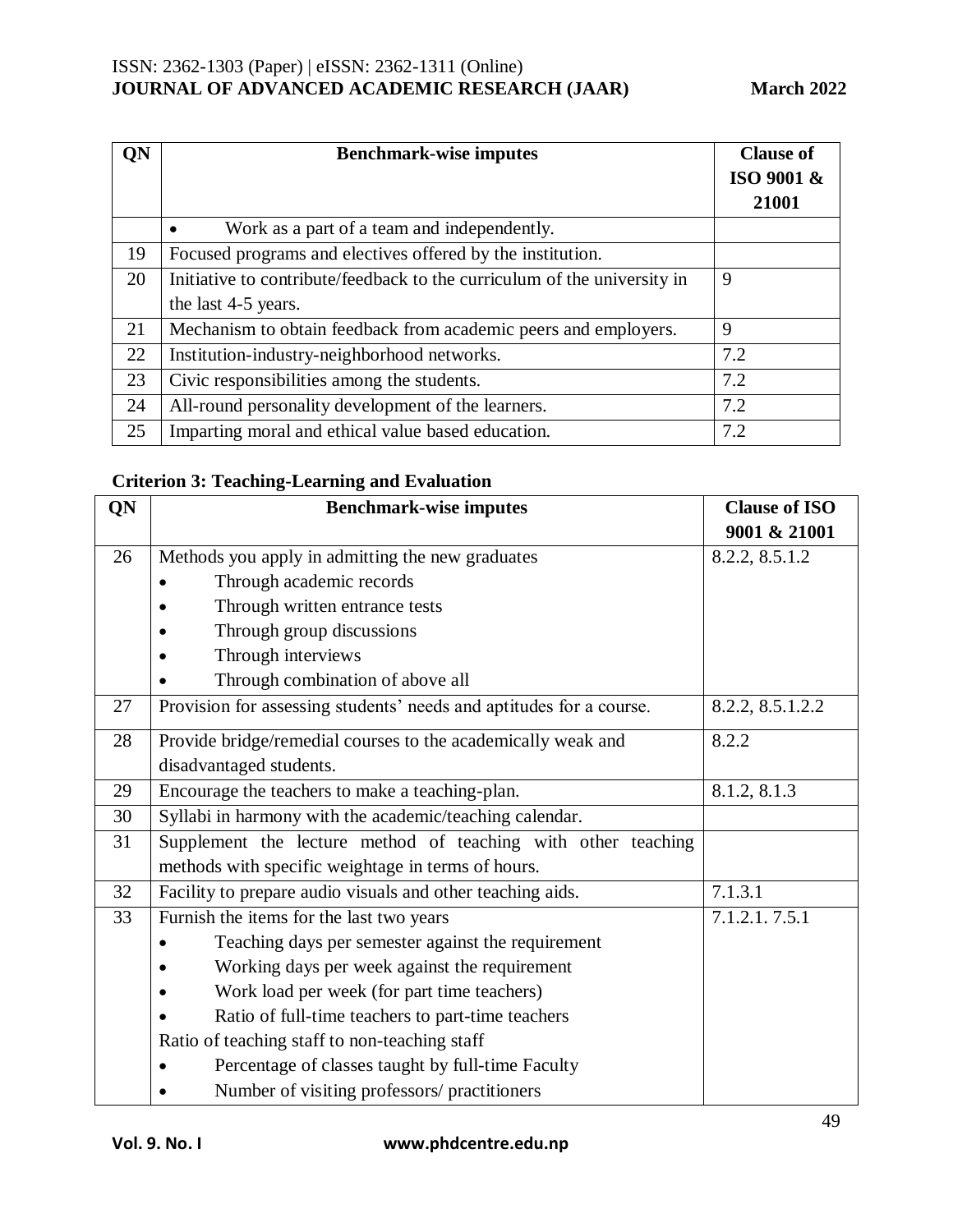| QN | <b>Benchmark-wise imputes</b>                                            | <b>Clause of ISO</b> |
|----|--------------------------------------------------------------------------|----------------------|
|    |                                                                          | 9001 & 21001         |
| 34 | Students oriented to the program, evaluation system, codes of<br>a.      | 9.1                  |
|    | conduct other relevant institutional provisions and requirements.        |                      |
|    | Evaluation methods communicated to students at the beginning<br>b.       |                      |
|    | of the academic session.                                                 |                      |
| 35 | Monitor the overall performance of students periodically.                | 9.1                  |
| 36 | Funding criteria that in the case of new appointment of the teaching     |                      |
|    | faculty.                                                                 |                      |
|    | <b>Job Advertisement</b>                                                 |                      |
|    | <b>Selection Committee Formation</b>                                     |                      |
|    | <b>Examination by Selection Committee</b>                                |                      |
|    | <b>Evaluation of Demo Classes</b>                                        |                      |
|    | <b>Interview by Selection Committee</b>                                  |                      |
|    | Job Contract Through Formal Appointment Letter                           |                      |
| 37 | Provide the information (in number) about the teaching staff recruited   | 8.5.5                |
|    | during the last two years                                                |                      |
| 38 | a. Freedom and the resources to appoint and pay temporary/ad hoc         | 7.1.2                |
|    | teaching staff.                                                          |                      |
|    | b. Provision and practice for inviting visiting/guest faculty on regular |                      |
|    | basis.                                                                   |                      |
| 39 | Number of teaching staff who have attended seminars/conferences/         | 9.1                  |
|    | workshops as participants/resource persons/organizer in the last two     |                      |
|    | years.                                                                   |                      |
| 40 | Follow the self-appraisal method to evaluate the performance of the      | 9.1                  |
|    | faculty in teaching, research and extension program.                     |                      |
| 41 | Follow any other teacher performance appraisal method.                   | 9.1                  |
| 42 | Collect student evaluation on institution experience.                    | 9.1                  |
| 43 | Conduct refresher courses/seminars/conferences/symposia/                 | 7.1.6.1              |
|    | workshops/programs for faculty development? If yes, give details.        |                      |
| 44 | Give details of faculty development programs and the number of           | 7.1.2                |
|    | teachers who benefited out of them, during the last two years.           |                      |
| 45 | Furnish information about notable innovations in teaching                | 8.5.1.3              |
| 46 | National and international linkages established for teaching and/or      | 8.5.1.3              |
|    | research                                                                 |                      |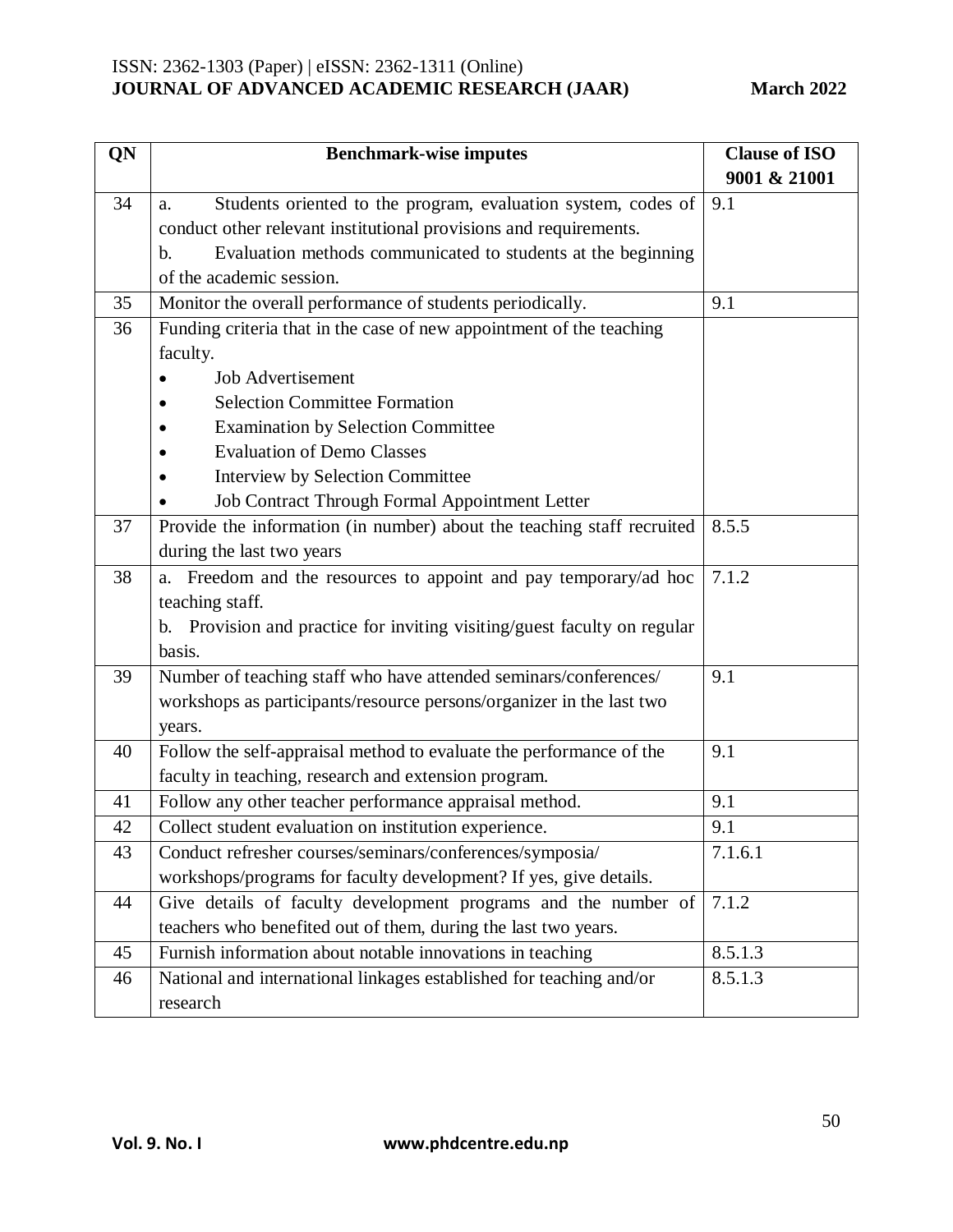| QN | <b>Benchmark-wise imputes</b>                                        | <b>Clause of ISO</b> |
|----|----------------------------------------------------------------------|----------------------|
|    |                                                                      | 9001 & 21001         |
| 47 | Research budget of the institution in percentage of total operating  |                      |
|    | budget                                                               |                      |
| 48 | Promoting research                                                   | 8.2                  |
|    | Encourage PG students doing project work                             |                      |
|    | Teachers are given study leave                                       |                      |
|    | Teachers provided with seed money                                    |                      |
|    | <b>Provision of Research Committee</b>                               |                      |
|    | Adjustment in teaching load/schedule                                 |                      |
| 49 | Engaged in PhD level programs?                                       | 7.2                  |
| 50 | Percentage of teachers engaged in active research - guiding research | 8.2                  |
|    | scholars, operating projects, publishing regularly, etc.             |                      |
| 51 | Mention the admission status of the M. Phil/PhD graduates in your    | 7.2                  |
|    | institution.                                                         |                      |
| 52 | Number of PhDs awarded during the last five years                    | 7.2                  |
| 53 | Financial support to research students                               | 7.2                  |
|    | Percentage of financial support from recurring cost.                 |                      |
| 54 | Ongoing research projects                                            | 7.2                  |
| 55 | Ongoing research projects funded by external agencies.               |                      |
| 56 | Research/ academic publication.                                      |                      |
| 57 | Consultancy services.                                                |                      |
| 58 | A designated person for extension activities.                        | 7.1.2                |
| 59 | Extension activities of the institution and its details              |                      |
| 60 | Outreach programs, for example, Population Education Club, Adult     |                      |
|    | Education, National Literacy Mission, etc.                           |                      |
| 61 | Students and teachers participation in extension activities.         | 7.2                  |
| 62 | Work and plan the extension activities along with NGO's and GO's.    | 7.2                  |

### **Criterion 4: Research, Consultancy and Extension**

### **Criterion 5: Infrastructure and Learning Resources**

| QN | <b>Benchmark-wise imputes</b>                                      | <b>Clause of ISO</b> |
|----|--------------------------------------------------------------------|----------------------|
|    |                                                                    | 9001 & 21001         |
| 63 | Comprehensive master plan indicating the existing buildings and    | 6.2                  |
|    | the projected expansion in the future.                             |                      |
| 64 | a. Plan to meet the need for augmenting the infrastructure to keep | 7.1.3                |
|    | pace with academic growth.                                         |                      |
|    | b. Support facilities are available for conducting the education   |                      |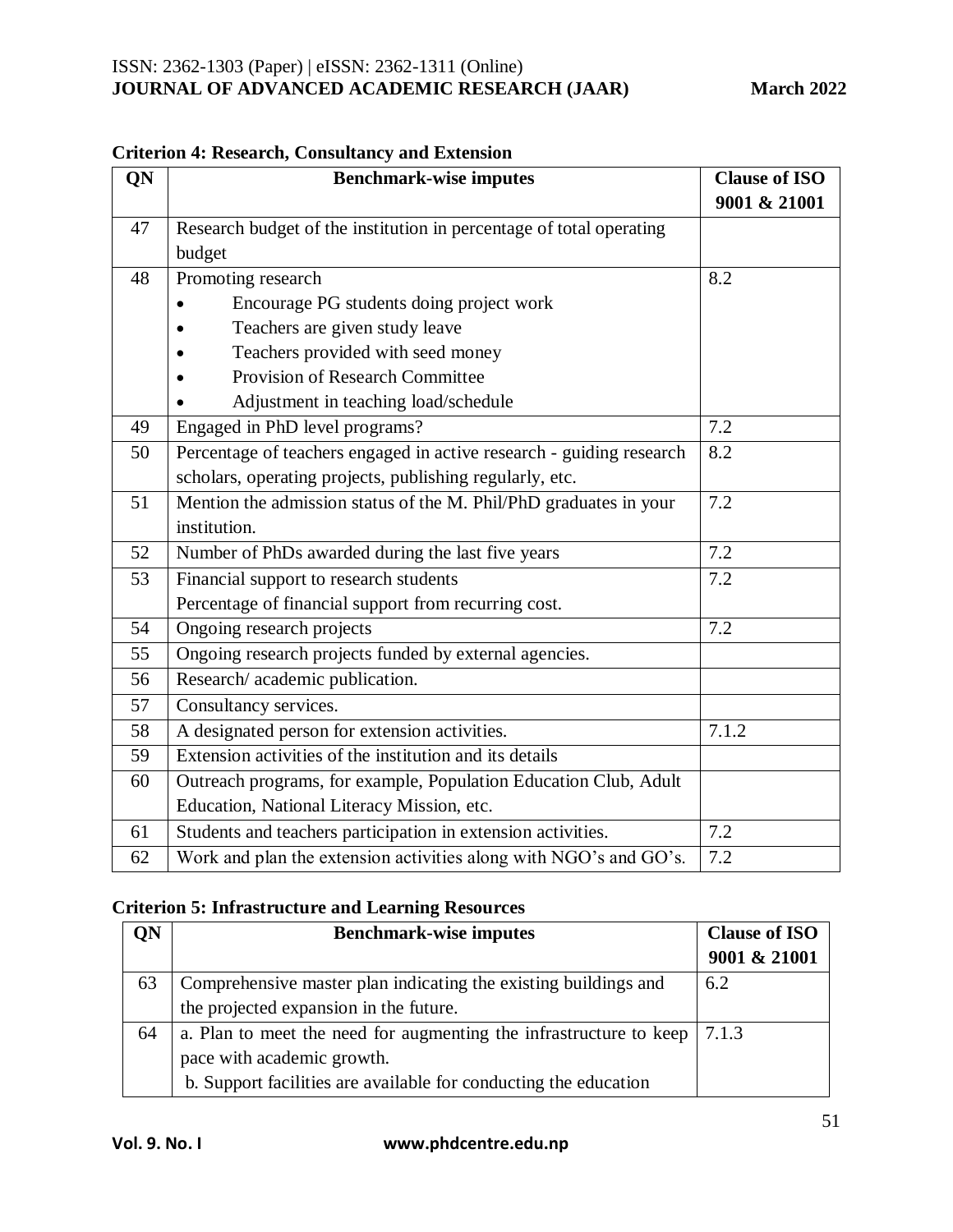| QN          | <b>Benchmark-wise imputes</b>                                           | <b>Clause of ISO</b> |
|-------------|-------------------------------------------------------------------------|----------------------|
|             |                                                                         | 9001 & 21001         |
|             | programs in the institution.                                            |                      |
| 65          | Provision for regular maintenance of its infrastructure.                | 7.1.3                |
| 66          | Optimum utilization of its infrastructure facilities. Produce the       | 7.1.3                |
|             | plan.                                                                   |                      |
| 67          | Use of the academic facilities by external agencies.                    |                      |
| 68          | Keep the institution clean, green and pollution free.                   | 7.1.4                |
| 69          | Computer facilities in the institution that is easily accessible to     | 7.1.3                |
|             | students and faculty?                                                   |                      |
| 70          | Give the working hours of the computer centre and its access on         | 7.1.3                |
|             | holidays and off hours.                                                 |                      |
| 71          | a. Number of departments with computers of their own.                   | 7.1.3                |
|             | b. Provisions of internet/intercom/CC TV/other facilities.              |                      |
| 72          | Output of the centre in developing computer aided learning              | 7.1.3                |
|             | packages in various subjects during the last three years.               |                      |
| 73          | Provision for maintaining/updating the computer facilities.             | 7.1.3                |
| 74          | Use of the services of inter-university facilities.                     |                      |
| 75          | Various health services available to the students, teacher and other    | 7.1.4                |
|             | staff.                                                                  |                      |
| 76          | Physical and infrastructural facilities available in the sports and     | .1.3                 |
|             | physical education centre.                                              |                      |
| 77          | Incentives given to outstanding sports persons.                         |                      |
| 78          | Student participation during the last year at the university, regional, |                      |
|             | national and international meets.                                       |                      |
| 79          | Hostel facilities available in the institution.                         | 7.1.3                |
| 80          | Facilities for drinking water and toilets.                              | 7.1.4                |
|             | <b>Library as a Learning Resource</b>                                   |                      |
| 81.a        | Working hours of the library                                            |                      |
| 81.         | Library provides open-access to students                                |                      |
| $\mathbf b$ |                                                                         |                      |
| 82          | Mention the total collection of documents.                              | 7.1                  |
|             | <b>Books</b><br>≻                                                       |                      |
|             | <b>Current Journals</b><br>⋗                                            |                      |
|             | Nepalese                                                                |                      |
|             | Foreign                                                                 |                      |
|             | Magazines<br>➤                                                          |                      |
|             | <b>Reference Books</b><br>➤                                             |                      |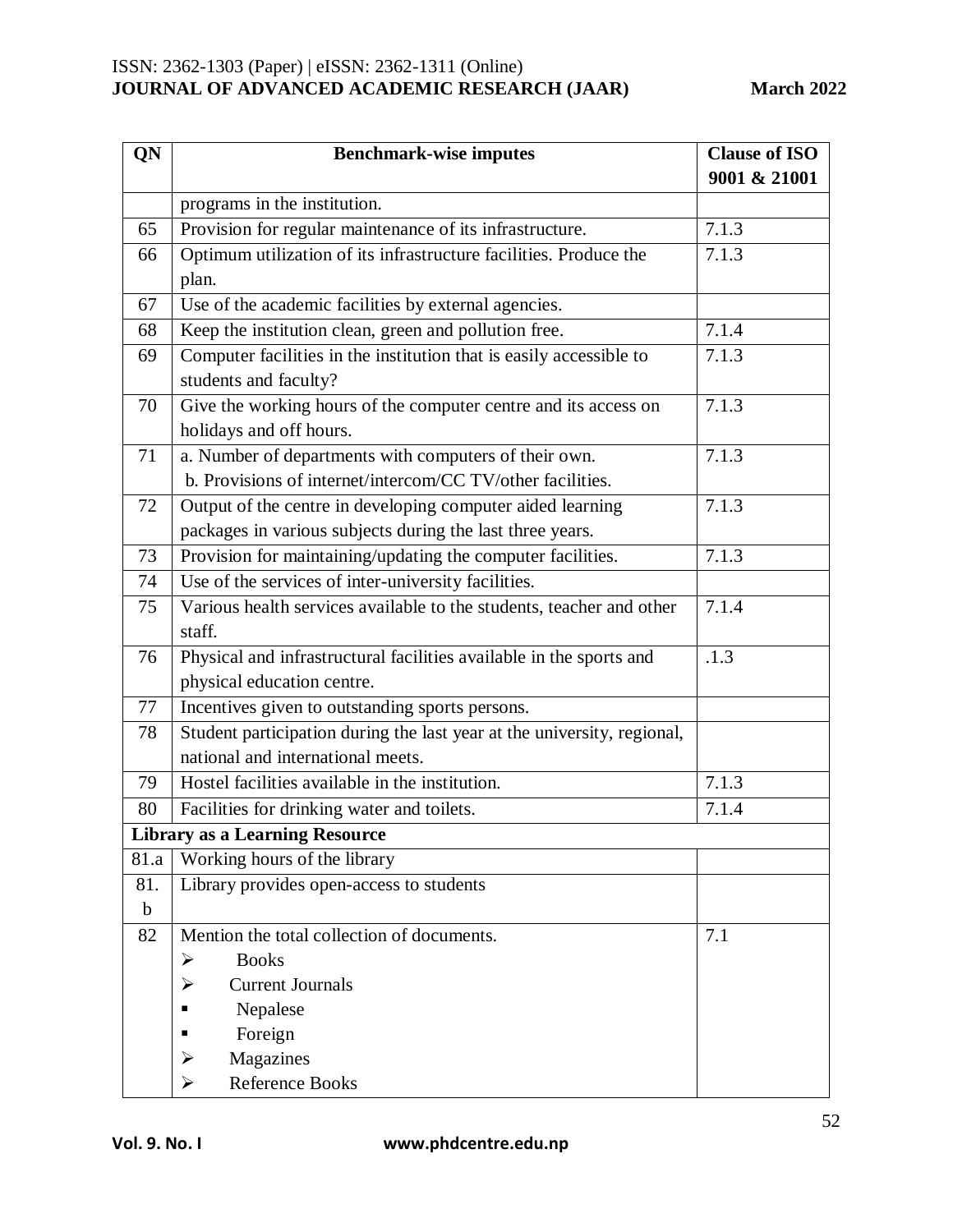| QN | <b>Benchmark-wise imputes</b>                                       |     |              |     | <b>Clause of ISO</b> |                                                               |       |
|----|---------------------------------------------------------------------|-----|--------------|-----|----------------------|---------------------------------------------------------------|-------|
|    |                                                                     |     |              |     |                      | 9001 & 21001                                                  |       |
|    | <b>Text Books</b><br>$\blacktriangleright$                          |     |              |     |                      |                                                               |       |
|    | Reference journals<br>➤                                             |     |              |     |                      |                                                               |       |
|    | <b>Back Volumes of Journals</b><br>➤                                |     |              |     |                      |                                                               |       |
|    | <b>E-</b> Information Resources<br>➤                                |     |              |     |                      |                                                               |       |
|    | CD's/DVD's (Book CDs)                                               |     |              |     |                      |                                                               |       |
|    | Databases                                                           |     |              |     |                      |                                                               |       |
|    | <b>AV Resources</b>                                                 |     |              |     |                      |                                                               |       |
|    | Special collection<br>➤                                             |     |              |     |                      |                                                               |       |
|    | UNO Depository center, World Bank, Old Book Collection,             |     |              |     |                      |                                                               |       |
|    | Manuscripts.                                                        |     |              |     |                      |                                                               |       |
| 83 |                                                                     |     |              |     |                      | Number of books/journals/ periodicals that have been added to |       |
|    | institution library during the last two years and their cost.       |     |              |     |                      |                                                               |       |
|    |                                                                     |     | The year     |     | The year             |                                                               |       |
|    |                                                                     |     | before last  |     | before               |                                                               |       |
|    |                                                                     | No. | <b>Total</b> | No. | <b>Total</b>         |                                                               |       |
|    |                                                                     |     | Cost         |     | cost                 |                                                               |       |
|    |                                                                     |     | (NRS         |     | (NRs                 |                                                               |       |
|    |                                                                     |     |              |     |                      |                                                               |       |
|    | i. Text books                                                       |     |              |     |                      |                                                               |       |
|    | ii. Other                                                           |     |              |     |                      |                                                               |       |
|    | books                                                               |     |              |     |                      |                                                               |       |
|    | iii. Journals/                                                      |     |              |     |                      |                                                               |       |
|    | periodical                                                          |     |              |     |                      |                                                               |       |
|    | iv. Any                                                             |     |              |     |                      |                                                               |       |
|    | others                                                              |     |              |     |                      |                                                               |       |
| 84 | Mention                                                             |     |              |     |                      |                                                               | 7.1.3 |
|    | i) Total carpet area of the institution library (in sq.mts.)        |     |              |     |                      |                                                               |       |
|    | (ii) Total number of departmental libraries                         |     |              |     |                      |                                                               |       |
|    | (iii) Seating capacity of the Library                               |     |              |     |                      |                                                               |       |
|    | (iv) Open student access to library                                 |     |              |     |                      |                                                               |       |
| 85 | Organizational structure of the library.                            |     |              |     |                      |                                                               |       |
| 86 | Staff development programs for library                              |     |              |     | 7.1.3                |                                                               |       |
| 87 | Library functions automated?                                        |     |              |     |                      |                                                               | 7.1.3 |
|    | Name the application software used.                                 |     |              |     |                      |                                                               |       |
| 88 | Percentage of library budget in relation to the total budget of the |     |              |     | 7.1                  |                                                               |       |
|    | Institution.                                                        |     |              |     |                      |                                                               |       |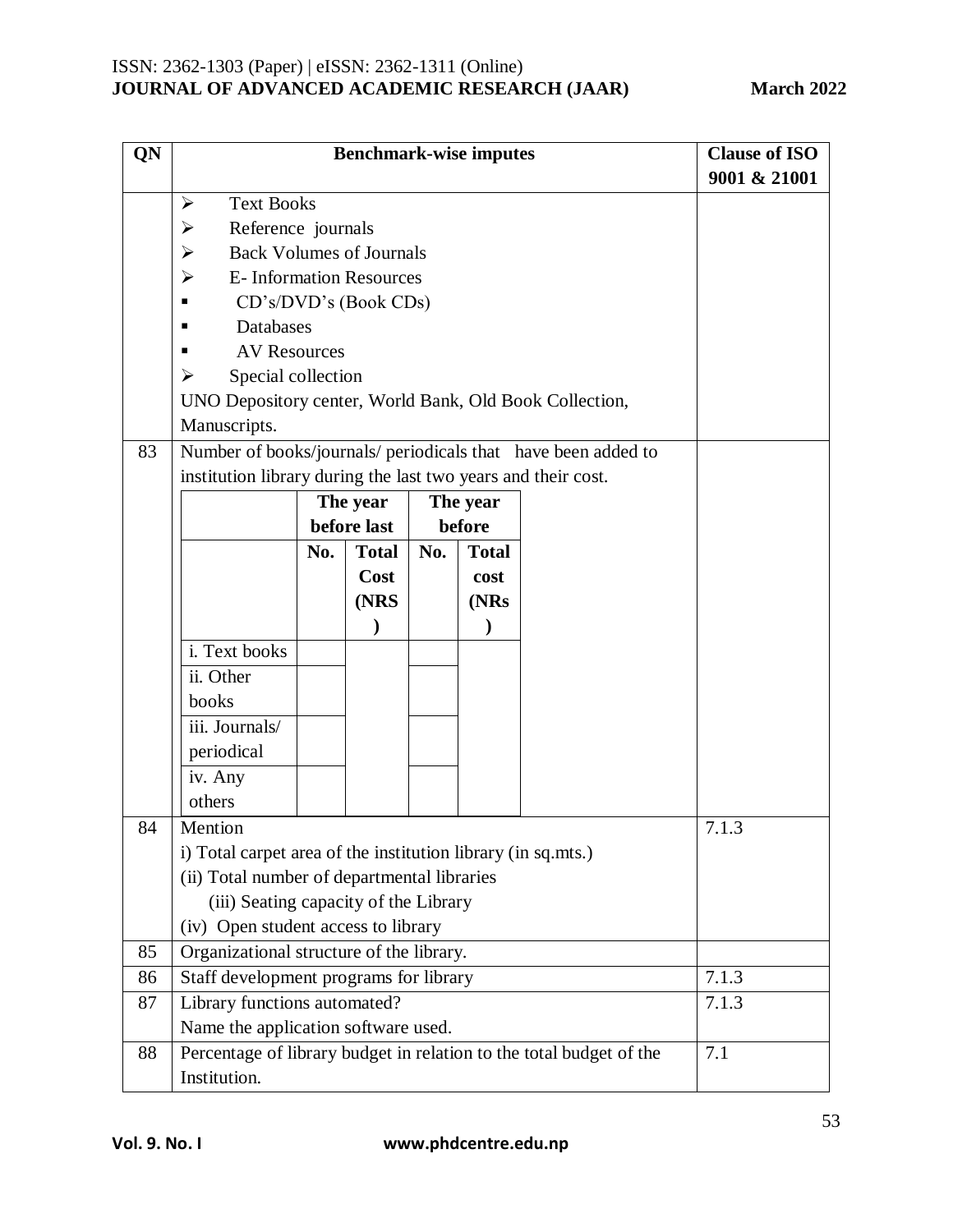| QN | <b>Benchmark-wise imputes</b>                                   | <b>Clause of ISO</b> |
|----|-----------------------------------------------------------------|----------------------|
|    |                                                                 | 9001 & 21001         |
| 89 | Library provides the different services/facilities?             | 7.5                  |
|    | <b>Circulation Services</b>                                     |                      |
|    | Maintenance services                                            |                      |
|    | Reference/referral service                                      |                      |
|    | Information display and notification services                   |                      |
|    | Photocopying and printing services                              |                      |
|    | <b>User Orientation/Information Literacy</b>                    |                      |
|    | <b>Internet/Computer Access</b>                                 |                      |
|    | Inter-Library Loan services                                     |                      |
|    | Networking services                                             |                      |
|    | Power backup facility                                           |                      |
| 90 | Furnish details on the following                                | 7.5                  |
|    | Average number of books issued/returned per day.                |                      |
|    | Average no. of users visited / Documents consulted per<br>(i)   |                      |
|    | month                                                           |                      |
|    | (ii)<br>Please furnish the information on no. of Log- ins in to |                      |
|    | the                                                             |                      |
|    | (iii)<br>E-Library Services/E-Documents delivered per month.    |                      |
|    | Ratio of Library books to number of students enrolled<br>(iv)   |                      |

### **Criterion 6: Student Support and Guidance**

| QN | <b>Benchmark wise Inputs</b>                                     | <b>Clause of ISO</b> |
|----|------------------------------------------------------------------|----------------------|
|    |                                                                  | 9001 & 21001         |
| 91 | Furnish the following details:                                   | 7.5                  |
|    | Percentage of regular students appearing for the exam:           |                      |
|    | Dropout rate (drop out from the course):                         |                      |
|    | Progression to further study (Bachelors to Master,               |                      |
|    | Master to M. Phil/PhD):                                          |                      |
|    | Prominent positions held by alumni:                              |                      |
| 92 | Number of students passed the different examinations in the last | 7.5                  |
|    | five years                                                       |                      |
|    | Nepal Civil Services Examination:                                |                      |
|    | Other employment related examinations:                           |                      |
|    | International level entrance exam:                               |                      |
|    | Others (Please specify):                                         |                      |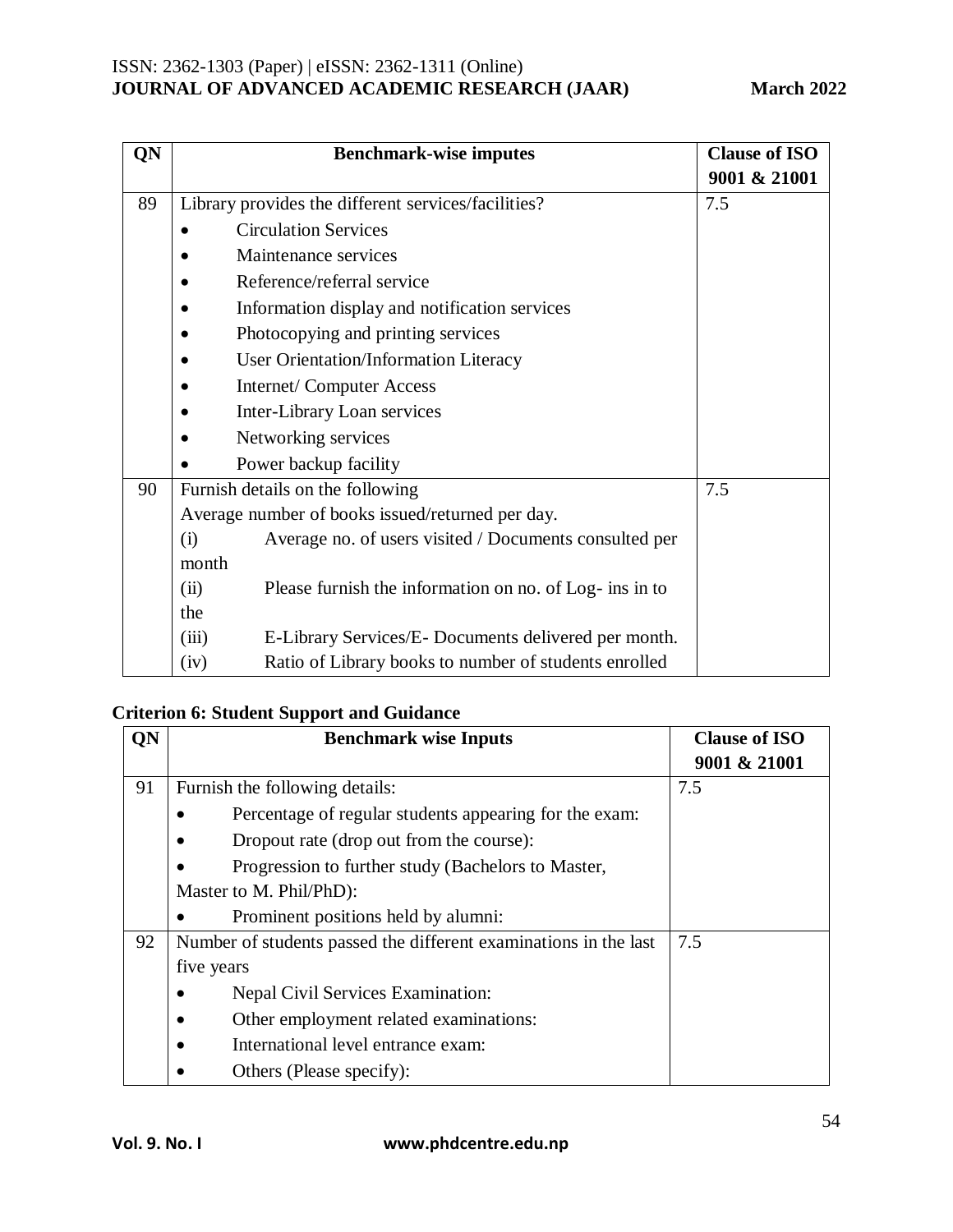| QN  | <b>Benchmark wise Inputs</b>                                     | <b>Clause of ISO</b> |
|-----|------------------------------------------------------------------|----------------------|
|     |                                                                  | 9001 & 21001         |
| 93  | Publish its updated prospectus annually.                         | 7.4.1, 7.5           |
| 94  | Financial aids available to students from the government, the    |                      |
|     | institution and others.                                          |                      |
| 95  | Number of students who have received financial aid during the    | 4.2                  |
|     | last two years.                                                  |                      |
| 96  | Employment cell and a placement officer who offers career        |                      |
|     | counseling to students.                                          |                      |
| 97  | Teachers participate in academic and personal counseling.        |                      |
| 98  | Number of students employed through placement service during     |                      |
|     | the last year.                                                   |                      |
| 99  | Employment cell motivate the students to seek self-employment.   |                      |
| 100 | Alumni Association.                                              | 8.5.2                |
| 101 | Ways of policies and criteria of admission made clear to         | 7.3                  |
|     | prospective students.                                            |                      |
| 102 | Admission policy of the institution with regard to international | 5.2                  |
|     | students.                                                        |                      |
| 103 | Support services given to international students.                |                      |
|     | International student service office                             |                      |
|     | Special accommodation                                            |                      |
|     | <b>Induction courses</b>                                         |                      |
|     | Socio-cultural programs                                          |                      |
|     | Welfare programs                                                 |                      |
|     | Policy clearance                                                 |                      |
|     | Visa support                                                     |                      |
| 104 | Recreational/leisure time facilities available to students.      |                      |
|     | Indoor games                                                     |                      |
|     | Outdoor games                                                    |                      |
|     | <b>Nature Clubs</b>                                              |                      |
|     | <b>Debate Clubs</b>                                              |                      |
|     | <b>Student Magazines</b>                                         |                      |
|     | <b>Cultural Programs</b>                                         |                      |
|     | Audio Video facilities                                           |                      |
|     | Any others ------------                                          |                      |